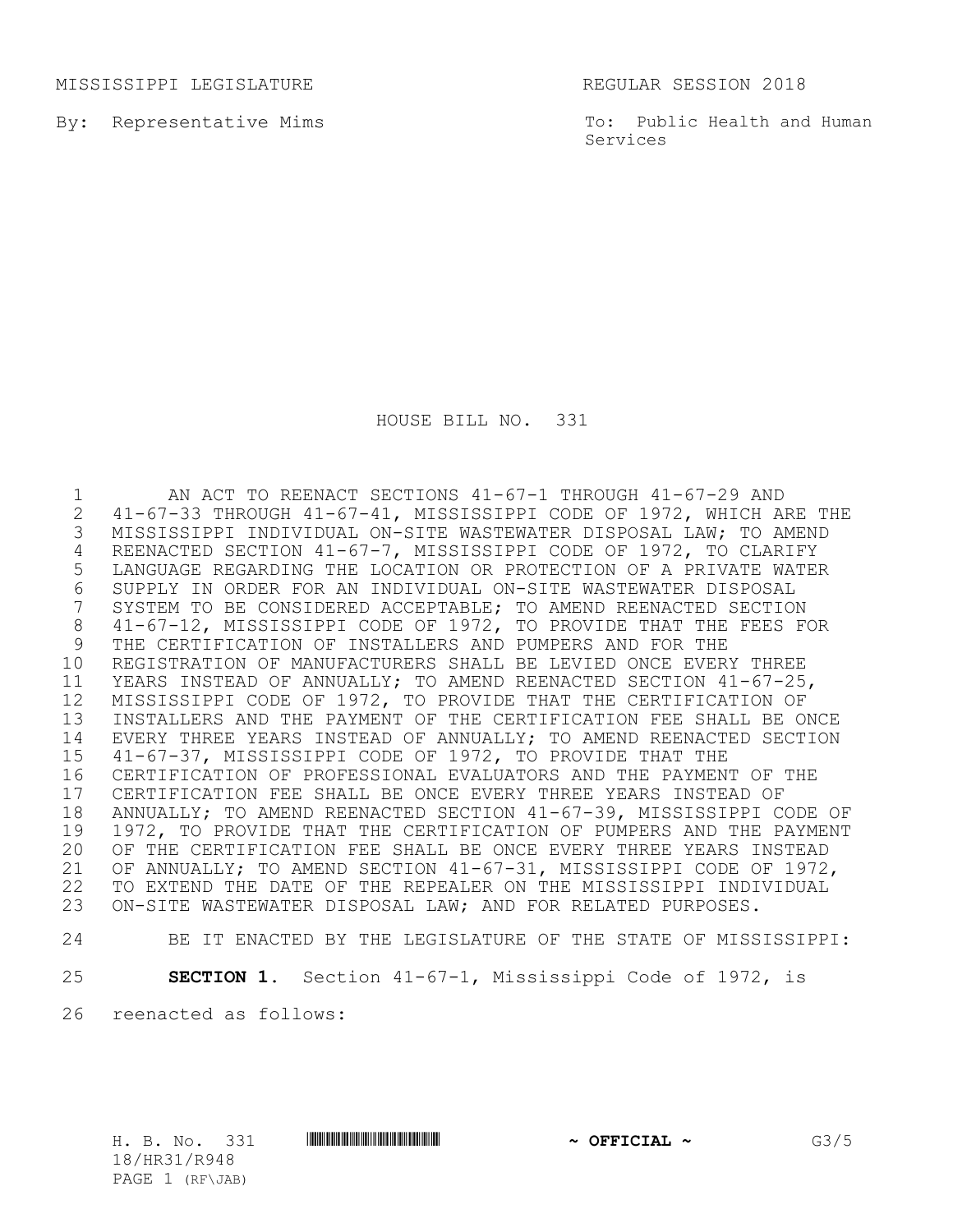41-67-1. (1) This chapter shall be known and may be cited as the "Mississippi Individual On-Site Wastewater Disposal System Law."

 (2) It is the purpose of the Legislature through this chapter to protect human health and the environment while providing for reasonable use of individual on-site wastewater disposal systems. The Legislature finds that continued installation and operation of individual on-site wastewater disposal systems in a faulty or improper manner, in a manner that lacks essential maintenance for the system, or in areas where unsuitable soil and population density adversely affect the efficiency and functioning of these systems, has a detrimental effect on the public health and welfare and the environment through contamination of land, groundwater and surface waters. The Legislature, therefore, expresses a general preference for the installation and operation of centralized wastewater treatment systems in Mississippi, where feasible. The Legislature recognizes, however, that individual on-site wastewater treatment and disposal systems help meet the needs of the state's citizens, especially in rural locations, and can be rendered ecologically safe and protective of the public health if the systems are designed, installed, constructed, maintained and operated properly. It is the intent of the Legislature to allow the continued installation, use and maintenance of individual on-site

18/HR31/R948 PAGE 2 (RF\JAB)

H. B. No. 331 \*HR31/R948\* **~ OFFICIAL ~**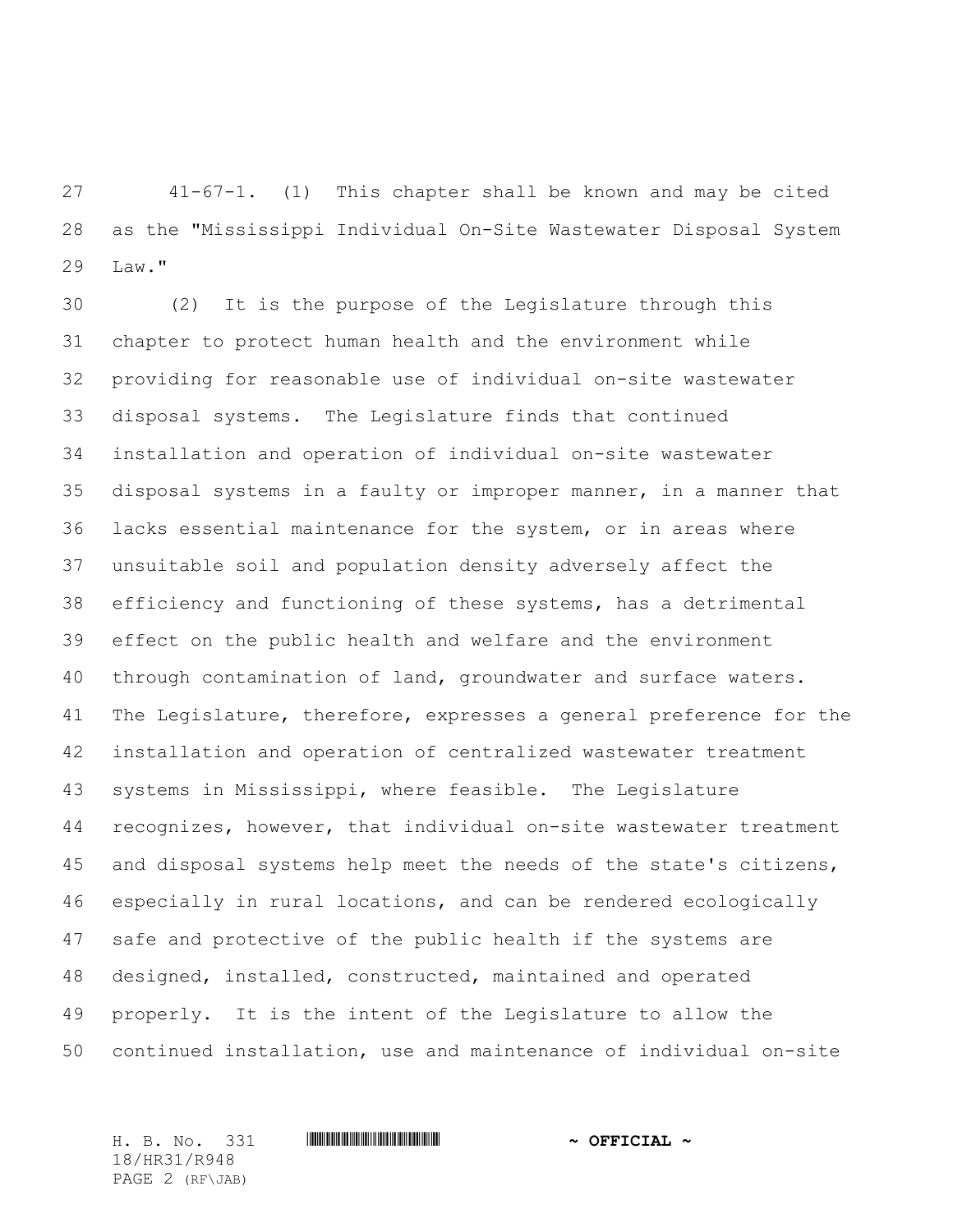wastewater disposal systems in a manner that will not jeopardize public health and welfare or the environment.

 **SECTION 2.** Section 41-67-2, Mississippi Code of 1972, is reenacted as follows:

 41-67-2. For purposes of this chapter, the following words shall have the meanings ascribed herein unless the context clearly indicates otherwise:

 (a) "Advanced treatment system" means an individual on-site wastewater treatment system that complies with Section 41-67-10.

 (b) "Board" means the Mississippi State Board of Health.

 (c) "Centralized wastewater treatment system" means a wastewater collection and treatment system that consists of collection sewers and a centralized treatment facility other than an individual on-site wastewater disposal system.

 (d) "Certified installer" means any person who has met the requirements of Section 41-67-25.

 (e) "Certified manufacturer" means any person registered with the department who holds a written certification issued by the department allowing the manufacturer to sell on-site wastewater products in the state.

 (f) "Certified professional evaluator" means any person who has met the requirements of Section 41-67-37 or a licensed professional engineer.

H. B. No. 331 \*HR31/R948\* **~ OFFICIAL ~** 18/HR31/R948 PAGE 3 (RF\JAB)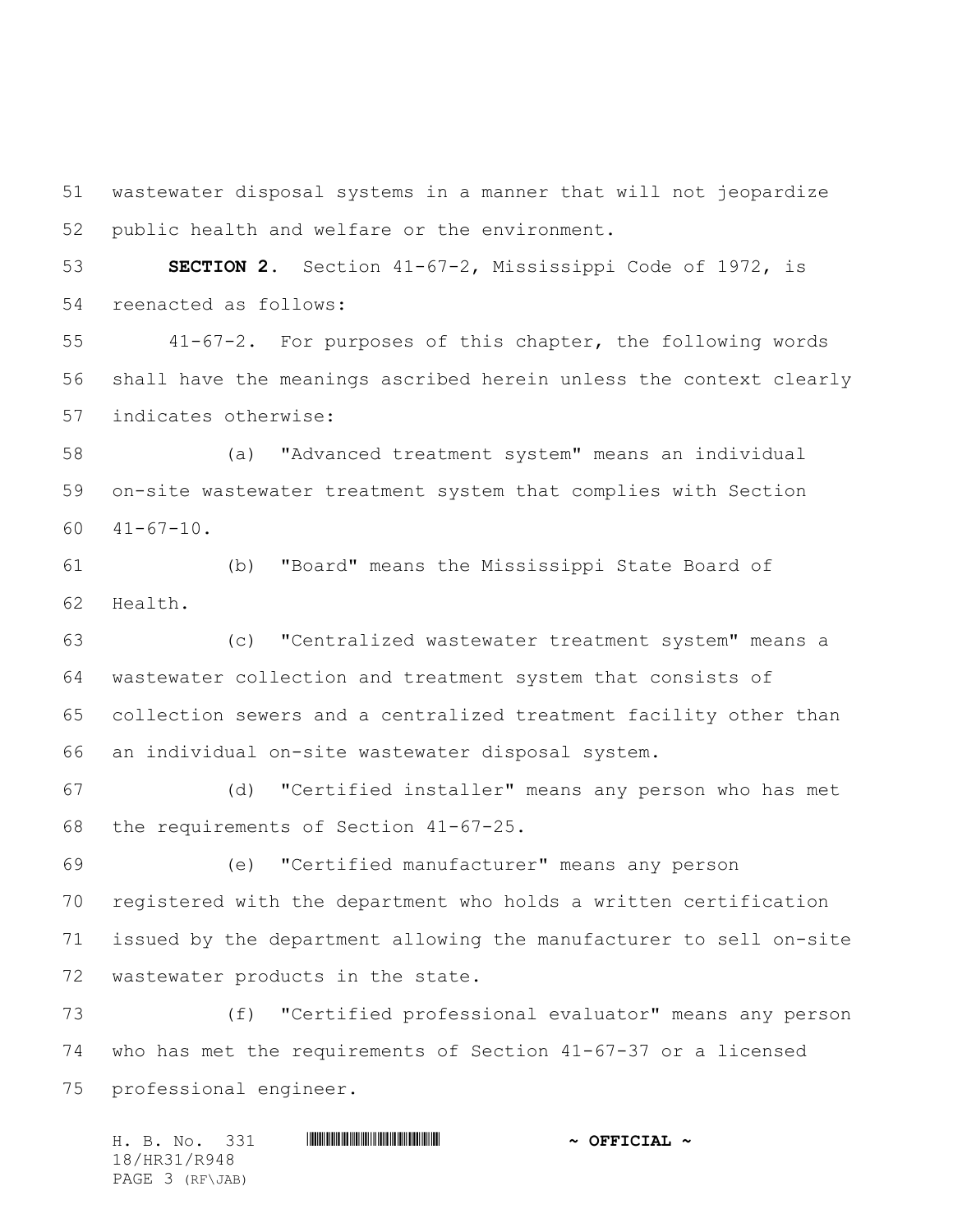(g) "Certified pumper" means any person registered with the department who holds a written certification issued by the department allowing the person to engage in the removal and disposal of sludge, grease and waste and who has met the requirements of Section 41-67-39.

 (h) "Cluster system" means a wastewater collection and treatment system under some form of common or private ownership and management that provides treatment and dispersal/discharge of wastewater from two (2) or more homes or buildings but less than a subdivision.

 (i) "Conventional system" means an individual on-site wastewater disposal system consisting of a septic tank and subsurface disposal field.

 (j) "Department" means the Mississippi State Department of Health.

 (k) "Decentralized wastewater treatment system" means any commercial wastewater treatment for fewer than ten (10) lots. 93 (1) "Effluent" means sewage, water, or other liquid, partially or completely treated or in its natural state, flowing out of a septic tank, advanced treatment system, or other treatment system or system component by the department.

 (m) "Final approval" means an issuance of a document from the department stating that a determination has been made by the department that the individual on-site wastewater disposal system recommended/designed has been installed and fulfills all

| H. B. No. 331   |  | $\sim$ OFFICIAL $\sim$ |
|-----------------|--|------------------------|
| 18/HR31/R948    |  |                        |
| PAGE 4 (RF\JAB) |  |                        |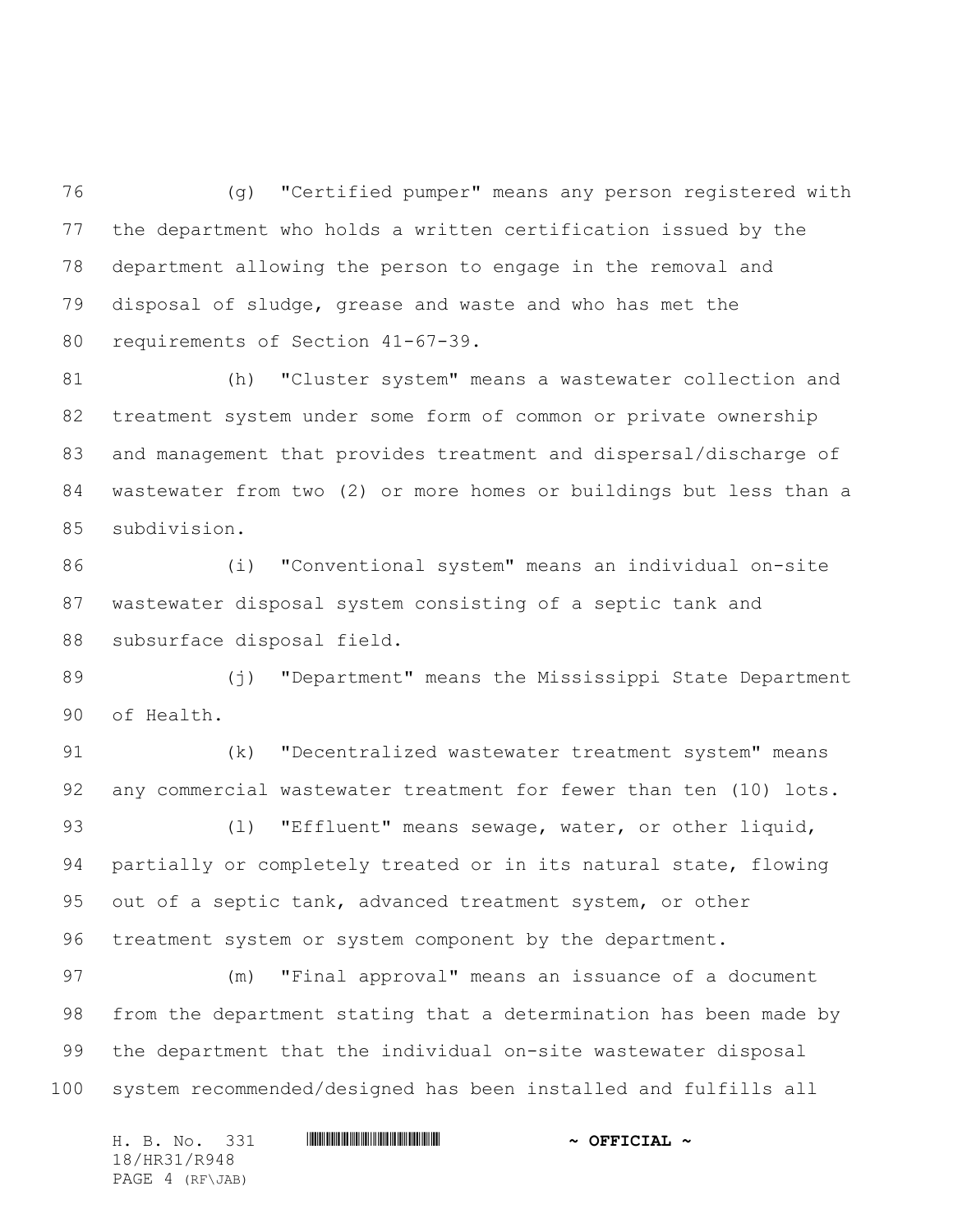requirements under this chapter or any variance that has been granted by the department.

 (n) "Generator" means any person whose act or process produces sewage or other material suitable for disposal in an individual on-site wastewater disposal system.

 (o) "Individual on-site wastewater disposal system" means a sewage treatment and effluent disposal system that does not discharge into waters of the state, that serves only one (1) legal tract, that accepts only residential waste and similar waste streams maintained on the property of the generator, and that is designed and installed in accordance with this law and regulations of the board.

 (p) "Notice of intent" means notification by an applicant to the department prior to construction and submission of all required information, which is used by the department to initiate the process to evaluate the property for the suitability of an individual on-site wastewater disposal system.

 (q) "Performance-based system" means an individual on-site wastewater disposal system designed to meet standards established to designate a level of treatment of wastewater that an individual on-site wastewater disposal system must meet, including, but not limited to, biochemical oxygen demand, total suspended solids, nutrient reduction and fecal coliform.

 (r) "Permit/recommendation" means that a person has filed a notice of intent with the department and the department

|  | H. B. No. 331   |  | $\sim$ OFFICIAL $\sim$ |
|--|-----------------|--|------------------------|
|  | 18/HR31/R948    |  |                        |
|  | PAGE 5 (RF\JAB) |  |                        |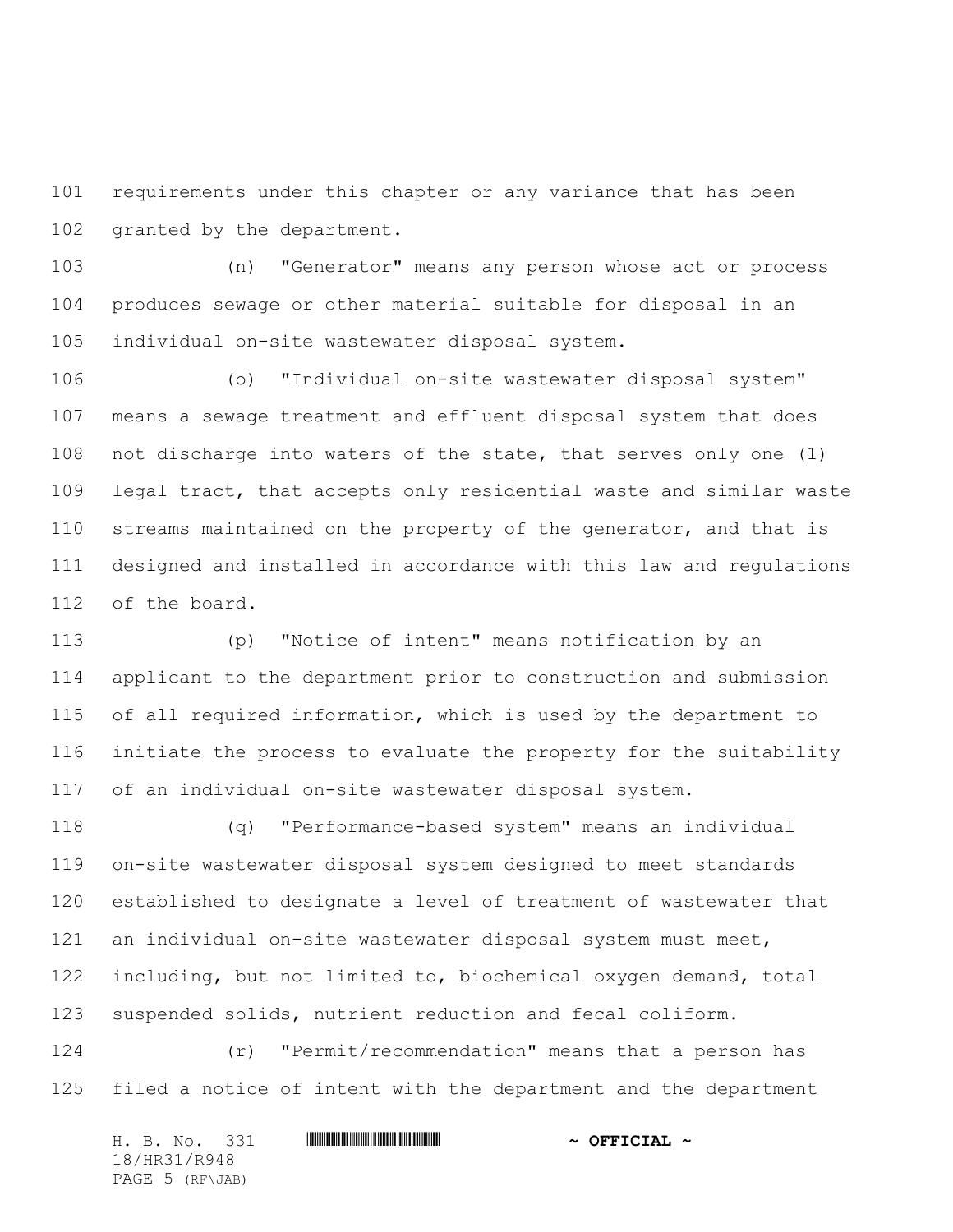has made a determination of the suitability of the property for the use of an individual on-site wastewater disposal system.

 (s) "Person" means any individual, trust, firm, joint-stock company, public or private corporation (including a government corporation), partnership, association, state, or any agency or institution thereof, municipality, commission, political 132 subdivision of a state or any interstate body, and includes any officer or governing or managing body of any municipality, political subdivision, or the United States or any officer or employee thereof.

 (t) "Plot plan" means a property drawing reflecting property lines, site features (such as ponds, wells, etc.), dwellings and any other intended uses of the property therein including encumbrances.

 (u) "Property of the generator" means land owned by or under permanent legal easement or lease to the generator.

 (v) "Qualified homeowner maintenance provider" means the current owner of a specific residence where that homeowner resides and where the homeowner has met the requirements of the rules and regulations of the department to provide maintenance for his or her system.

 (w) "Licensed professional engineer" means any person who has met the requirements under Section 73-13-23(1) and who has been issued a certificate of registration as a professional engineer.

H. B. No. 331 \*HR31/R948\* **~ OFFICIAL ~** 18/HR31/R948 PAGE 6 (RF\JAB)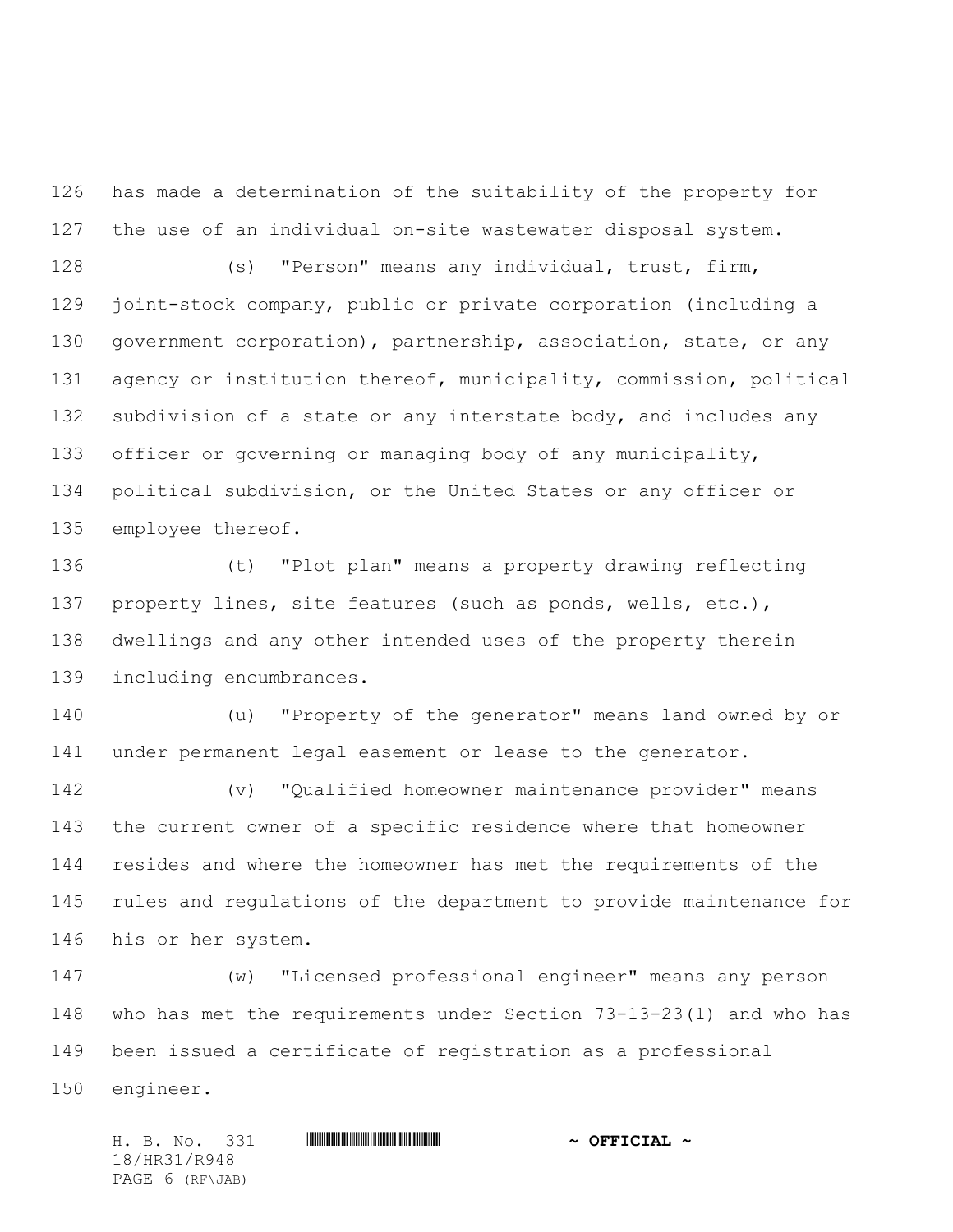(x) "Septage" means the liquid, solid, and semisolid material that results from wastewater pretreatment in a septic tank, portable toilet, or grease trap, which must be pumped, hauled, treated and disposed of properly.

 (y) "Subdivision" means any tract or combination of adjacent tracts of land that is subdivided into ten (10) or more tracts, sites or parcels for the purpose of commercial or residential development.

 **SECTION 3.** Section 41-67-3, Mississippi Code of 1972, is reenacted as follows:

 41-67-3. (1) The board and/or the department shall have the following duties and responsibilities:

 (a) To exercise general supervision over the design, installation, operation and maintenance of individual on-site wastewater disposal systems, decentralized wastewater treatment systems and cluster systems;

 (b) To adopt, modify, repeal and promulgate rules and regulations, after due notice and hearing, and where not otherwise prohibited by federal or state law, to make exceptions to, to grant exemptions from and to enforce rules and regulations implementing or effectuating the duties of the board under this chapter to protect the public health. The board may grant variances from rules and regulations adopted under this chapter, including requirements for buffer zones, or from setbacks required under Section 41-67-7 where the granting of a variance shall not

H. B. No. 331 **. HRANGE REAL AND A SECONDER AND A OFFICIAL ~** 18/HR31/R948 PAGE 7 (RF\JAB)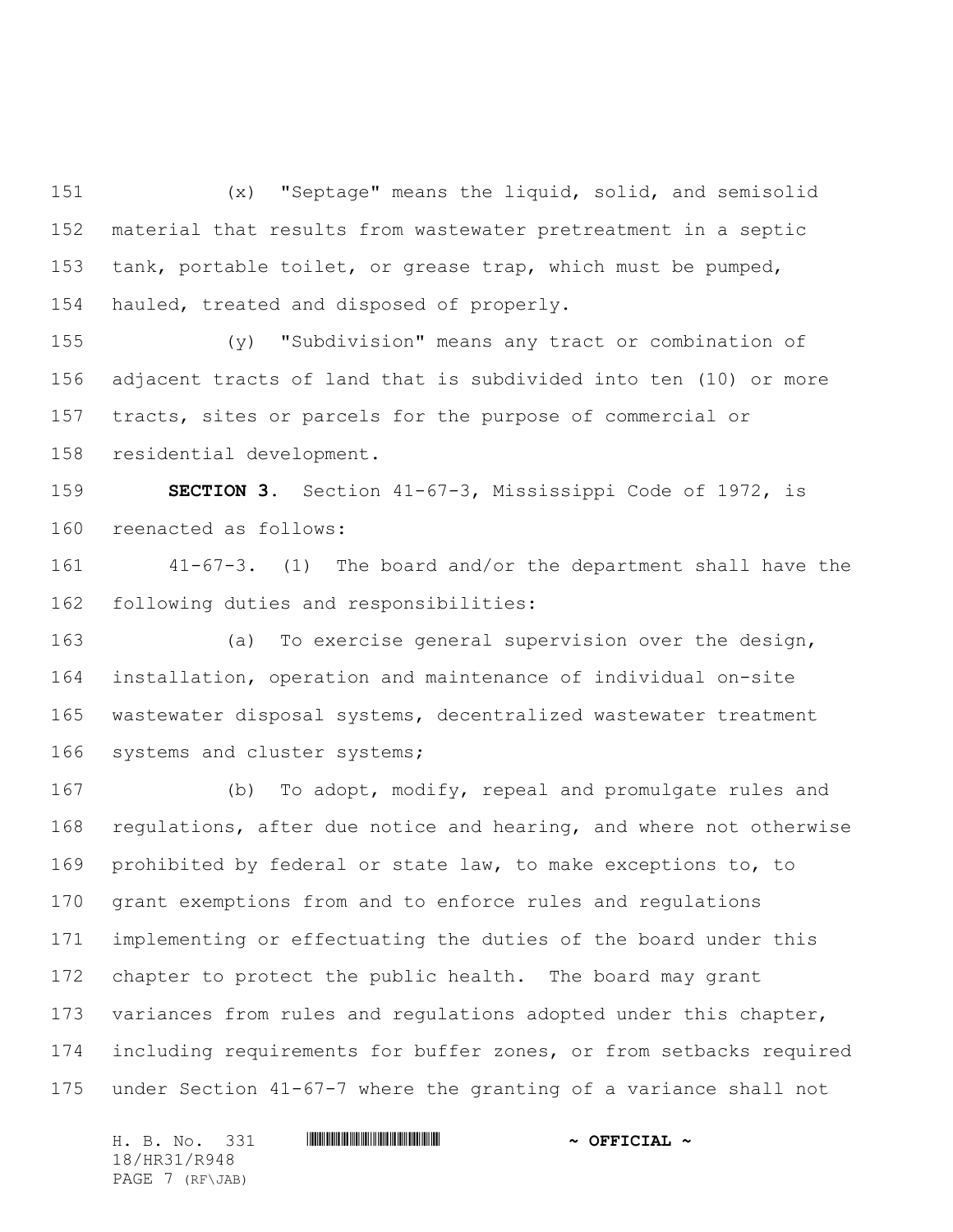subject the public to unreasonable health risks or jeopardize environmental resources;

 (c) To provide or deny certification for persons engaging in the business for hire of the installation, operation or maintenance of individual on-site wastewater disposal systems and persons engaging in the removal and disposal of the sludge and 182 liquid waste from those systems;

 (d) To suspend or revoke certifications issued to persons engaging in the business for hire of the installation, operation or maintenance of individual on-site wastewater disposal systems or persons engaging in the removal and disposal of the 187 sludge and liquid waste from those systems, when it is determined the person has violated this chapter or applicable rules and regulations;

 (e) To require the submission of information deemed necessary by the department to determine the suitability of individual lots for individual on-site wastewater disposal systems 193 for the purpose of commercial or residential development; and

 (f) To adopt, modify, repeal and promulgate rules and regulations, after due notice and hearing, and where not otherwise prohibited by federal or state law, as necessary to determine the suitability of individual on-site wastewater disposal systems in subdivisions.

 (2) To assure the effective and efficient administration of this chapter, the board shall adopt rules governing the design,

H. B. No. 331 **HRANGE READERS AND A SECONDLY** 18/HR31/R948 PAGE 8 (RF\JAB)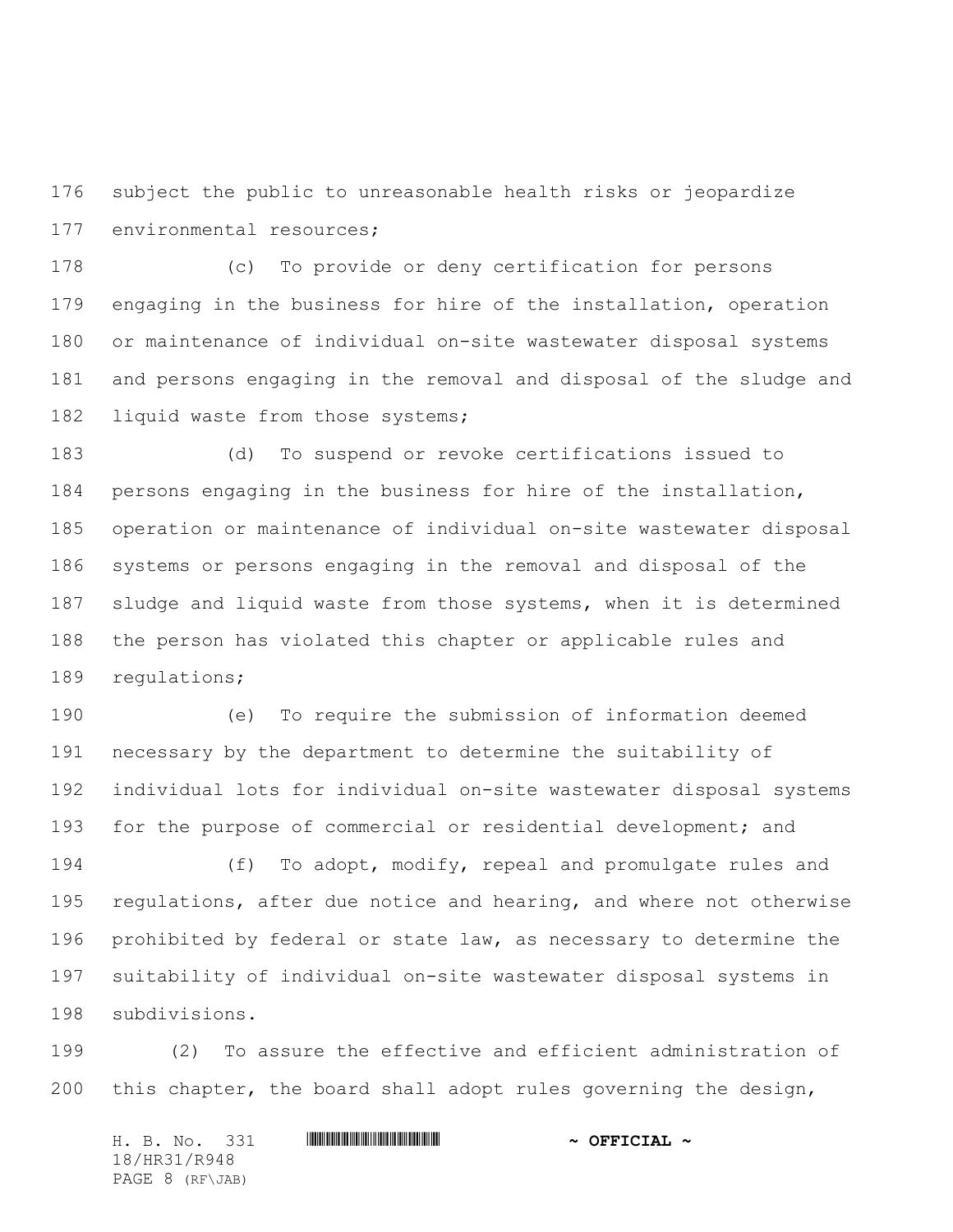construction or installation, operation and maintenance of individual on-site wastewater disposal systems, including rules concerning the:

 (a) Review and approval of individual on-site wastewater disposal systems in accordance with Section 41-67-6;

- (b) Certification of installers;
- 

(c) Certification of pumpers;

(d) Certification of manufacturers;

(e) Certification of professional evaluators; and

 (f) Creation of regulations that authorize the original and any subsequent homeowner to be trained by certified installers as defined in Section 41-67-25(2) or other factory representatives in order to educate the homeowner with the necessary knowledge to provide maintenance to the homeowner's system; no fees shall be charged to the homeowner for such training, thus allowing the homeowner to meet the requirements of Section 41-67-7(5).

 (3) In addition, the board shall adopt rules establishing performance standards for individual on-site wastewater disposal systems for single family residential generators and rules concerning the operation and maintenance of individual on-site wastewater disposal systems designed to meet those standards. The performance standards shall be consistent with the federal Clean Water Act, maintaining the wastes on the property of the generator and protection of the public health. Rules for the operation and maintenance of individual on-site wastewater disposal systems

H. B. No. 331 **. HRANGE REAL AND A SECONDER AND A OFFICIAL ~** 18/HR31/R948 PAGE 9 (RF\JAB)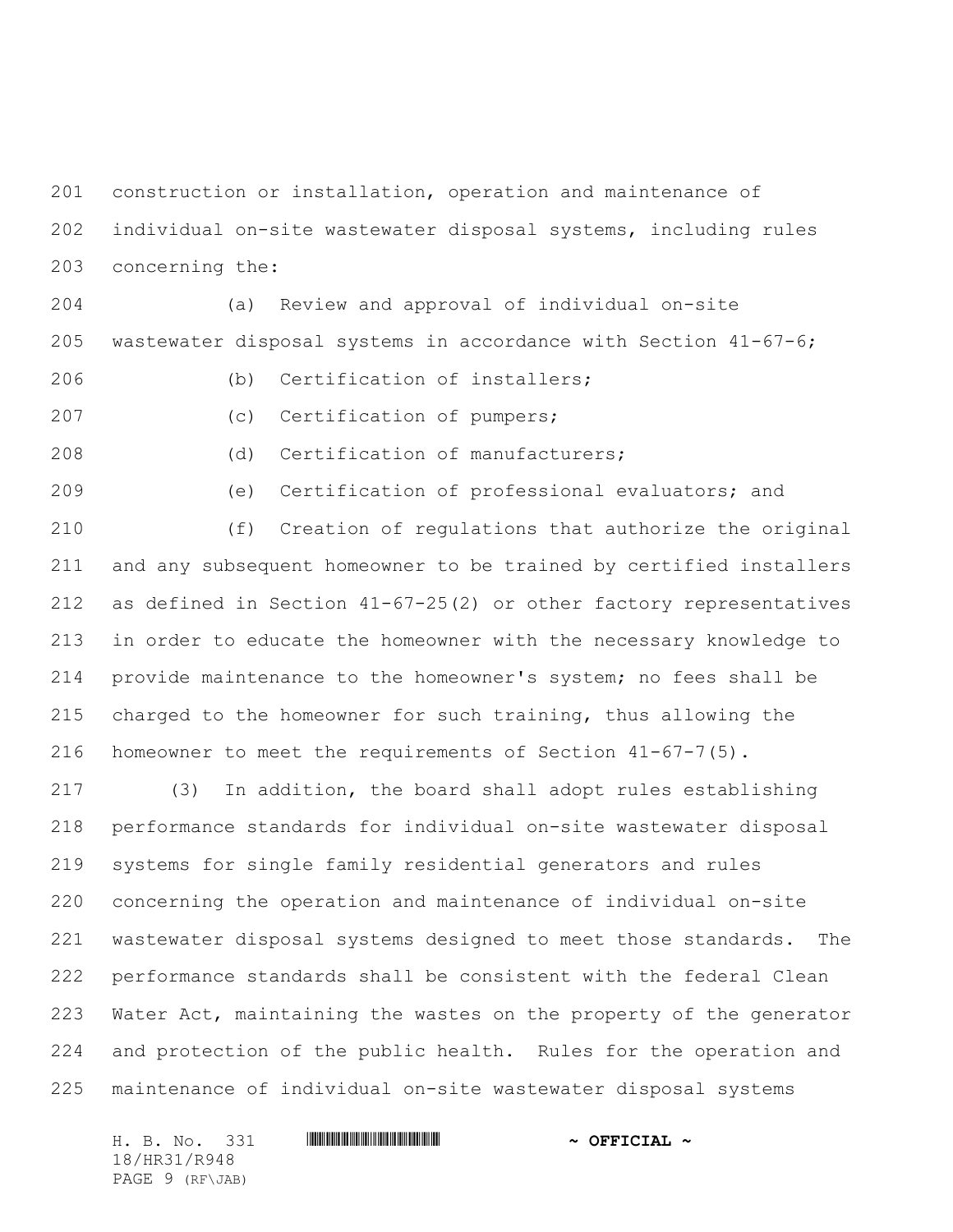designed to meet performance standards shall include rules concerning the following:

 (a) A standard application form and requirements for supporting documentation;

(b) Application review;

 (c) Approval or denial of authorization for proposed systems;

 (d) Requirements, as deemed appropriate by the board, for annual renewal of authorization;

 (e) Enforcement of the requirements and conditions of authorization; and

 (f) Inspection, monitoring, sampling and reporting on the performance of the system.

 Any system proposed for authorization in accordance with performance standards must be designed and certified by a licensed professional engineer in the State of Mississippi and must be authorized by the department before installation.

 (4) To the extent practicable, all rules and regulations adopted under this chapter shall give maximum flexibility to persons installing individual on-site wastewater disposal systems and all options consistent with the federal Clean Water Act, consistent with maintaining the wastes on the property of the generator and consistent with protection of the public health. In addition, all rules and regulations, to the extent practicable, 250 shall encourage the use of economically feasible systems,

H. B. No. 331 **HRANGE READERS AND A SECONDLY** 18/HR31/R948 PAGE 10 (RF\JAB)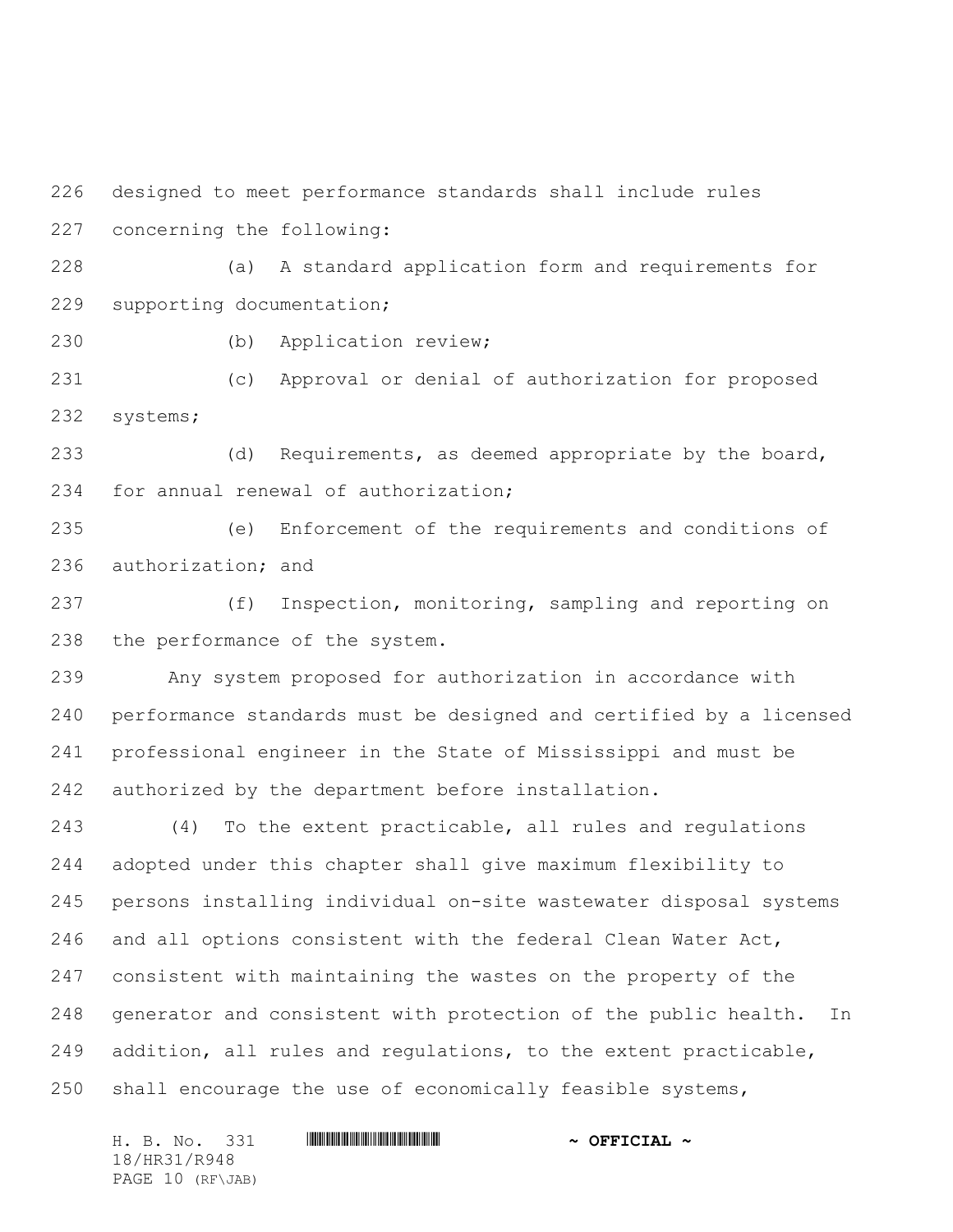including all techniques and technologies for individual on-site wastewater disposal.

 (5) All regulations shall be applied uniformly in all areas of the state and shall take into consideration and make provision for different types of soil in the state when performing soil and site evaluations.

 **SECTION 4.** Section 41-67-4, Mississippi Code of 1972, is reenacted as follows:

 41-67-4. (1) The department shall determine the feasibility of establishing centralized wastewater treatment systems upon the submission by the developer of a preliminary design and feasibility study prepared by a licensed professional engineer. The developer may request and obtain a hearing before the board if the developer is dissatisfied with the department's determination of feasibility. The determination that a centralized wastewater treatment system must be established shall be made without regard to whether the establishment of a centralized wastewater treatment system is authorized by law or is subject to approval by one or more state or local government or public bodies. Whenever a developer requests a determination of feasibility, the department must make the determination within thirty (30) days after receipt of the preliminary design and feasibility study from the developer. The department shall state in writing the reasons for its determination. If the department does not make a determination within thirty (30) days, all sites within the

H. B. No. 331 \*HR31/R948\* **~ OFFICIAL ~** 18/HR31/R948 PAGE 11 (RF\JAB)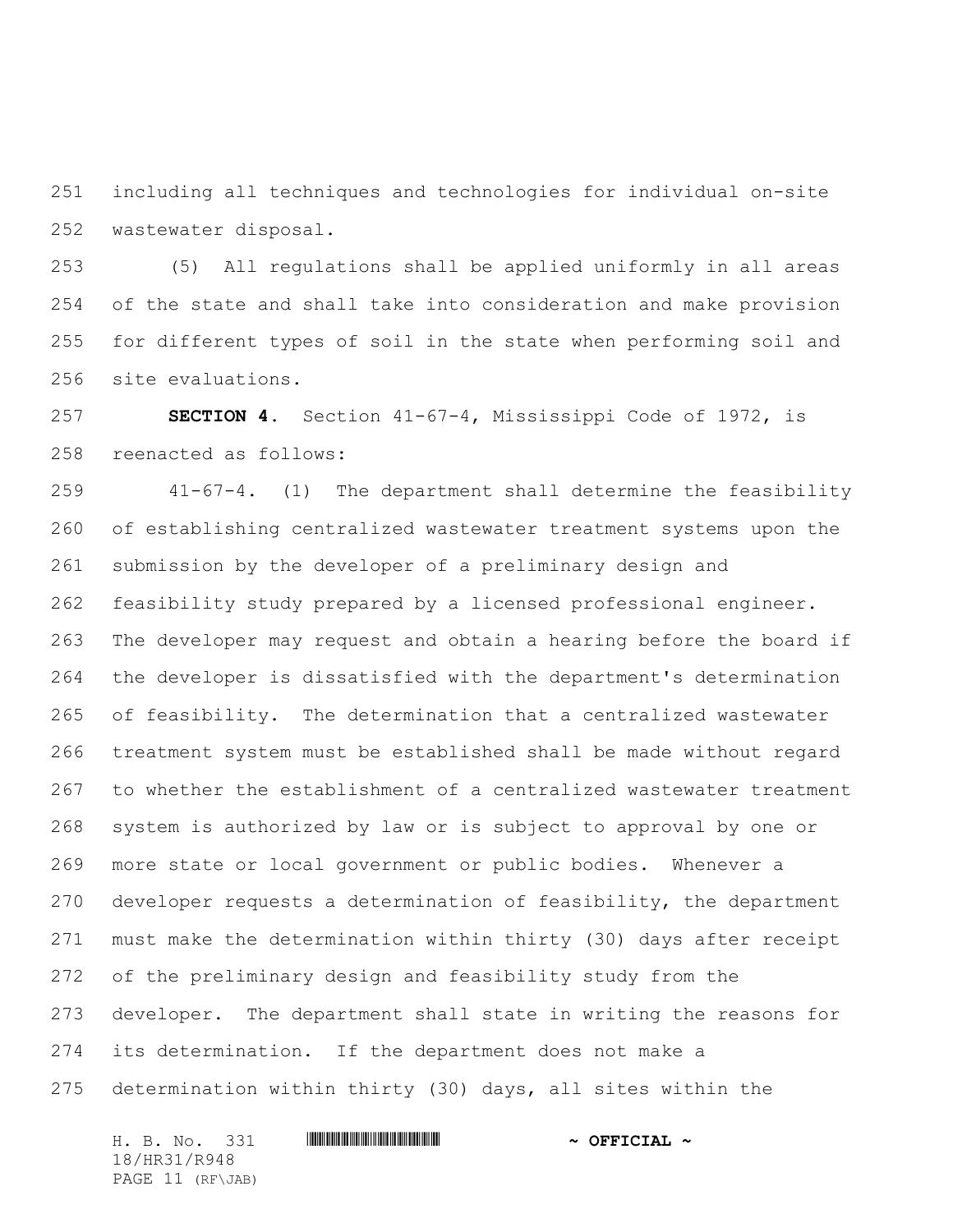subdivision shall be approved, if a certified installer attests or a department environmentalist determines that each site can be adequately served by an individual on-site wastewater disposal system.

 (2) Where subdivisions are proposed that are composed of fewer than thirty-five (35) building sites, and no centralized wastewater treatment system is available, the department may waive the requirement for a feasibility study. If the feasibility study is waived, all sites within the subdivision shall be approved, if a certified installer attests or a department environmentalist determines that each site can be adequately served by an individual on-site wastewater disposal system.

 (3) No feasibility study or centralized wastewater treatment system shall be required for subdivisions designed, laid out, platted or partially constructed before July 1, 1988, or for any subdivision that was platted and recorded during the period from July 1, 1995, through June 30, 1996.

 (4) "Feasibility study" means a written evaluation and analysis of the potential of a proposed project that is based on investigation and research by a licensed professional engineer to give cost comparison between centralized or decentralized treatment and disposal and individual on-site wastewater disposal systems.

 **SECTION 5.** Section 41-67-5, Mississippi Code of 1972, is reenacted as follows:

H. B. No. 331 \*HR31/R948\* **~ OFFICIAL ~** 18/HR31/R948 PAGE 12 (RF\JAB)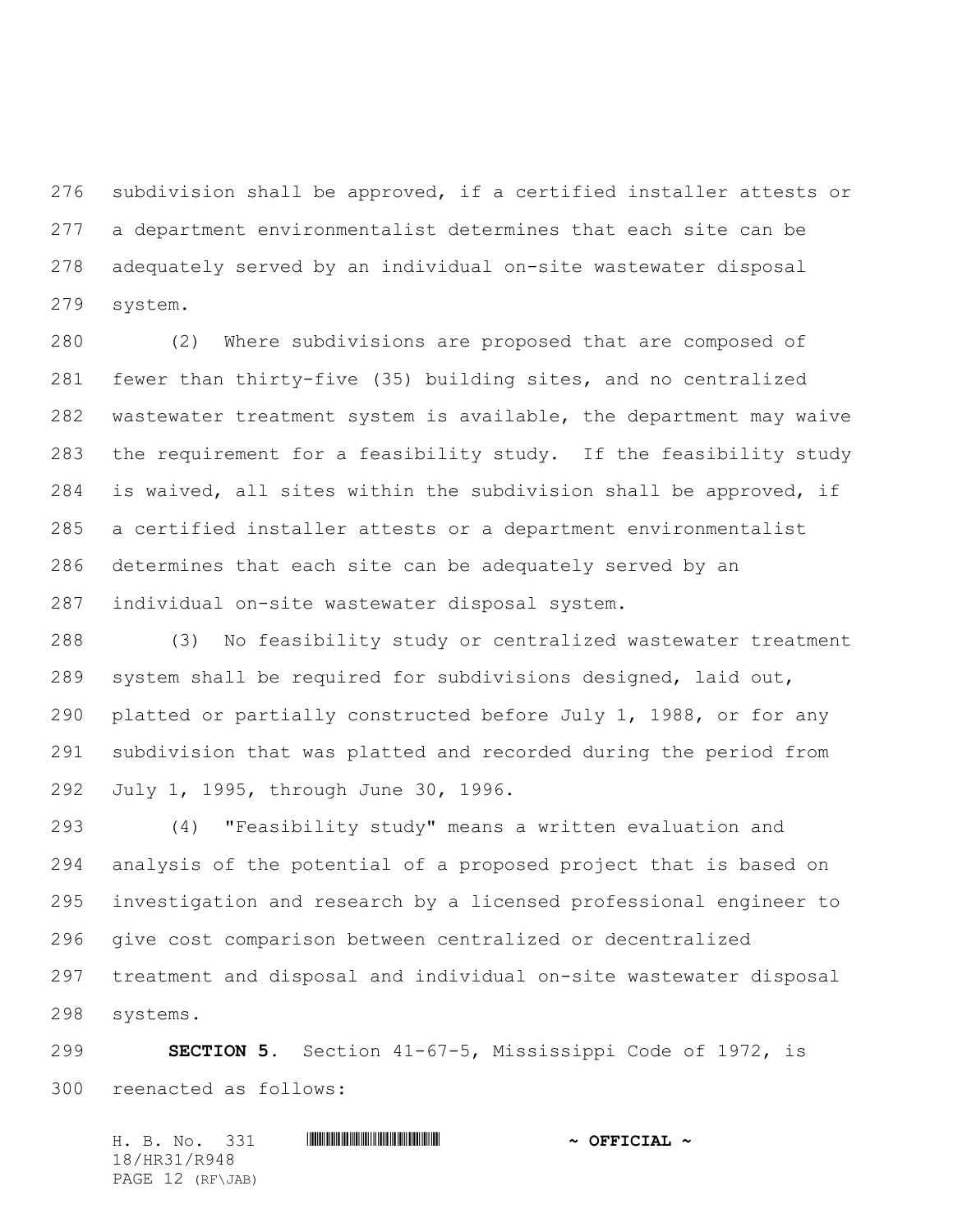41-67-5. (1) No owner, lessee or developer shall construct or place any mobile, modular or permanently constructed residence, building or facility, which may require the installation of an individual on-site wastewater disposal system, without having first submitted a notice of intent to the department. Upon receipt of a notice of intent, the department shall provide the owner, lessee or developer with complete information on individual on-site wastewater disposal systems, including, but not limited to, applicable rules and regulations regarding the design, installation, operation and maintenance of individual on-site wastewater disposal systems and known requirements of lending institutions for approval of the systems.

 (2)No public utility supplying water shall make connection to any dwelling, house, mobile home or residence without the prior written approval of the department certifying that the plan for the sewage treatment and disposal system at the location of the property complies with this chapter. Connections of water utilities may be made during construction if the department has approved a plan for a sewage treatment and disposal system and the owner of the property has agreed to have the system inspected and approved by the department before the use or occupancy of the property.

 (3) The department shall furnish to the county tax assessor or collector, upon request, the name and address of the person submitting a notice of intent and the section, township and range

H. B. No. 331 **HRANGE READERS AND A SECONDLY** 18/HR31/R948 PAGE 13 (RF\JAB)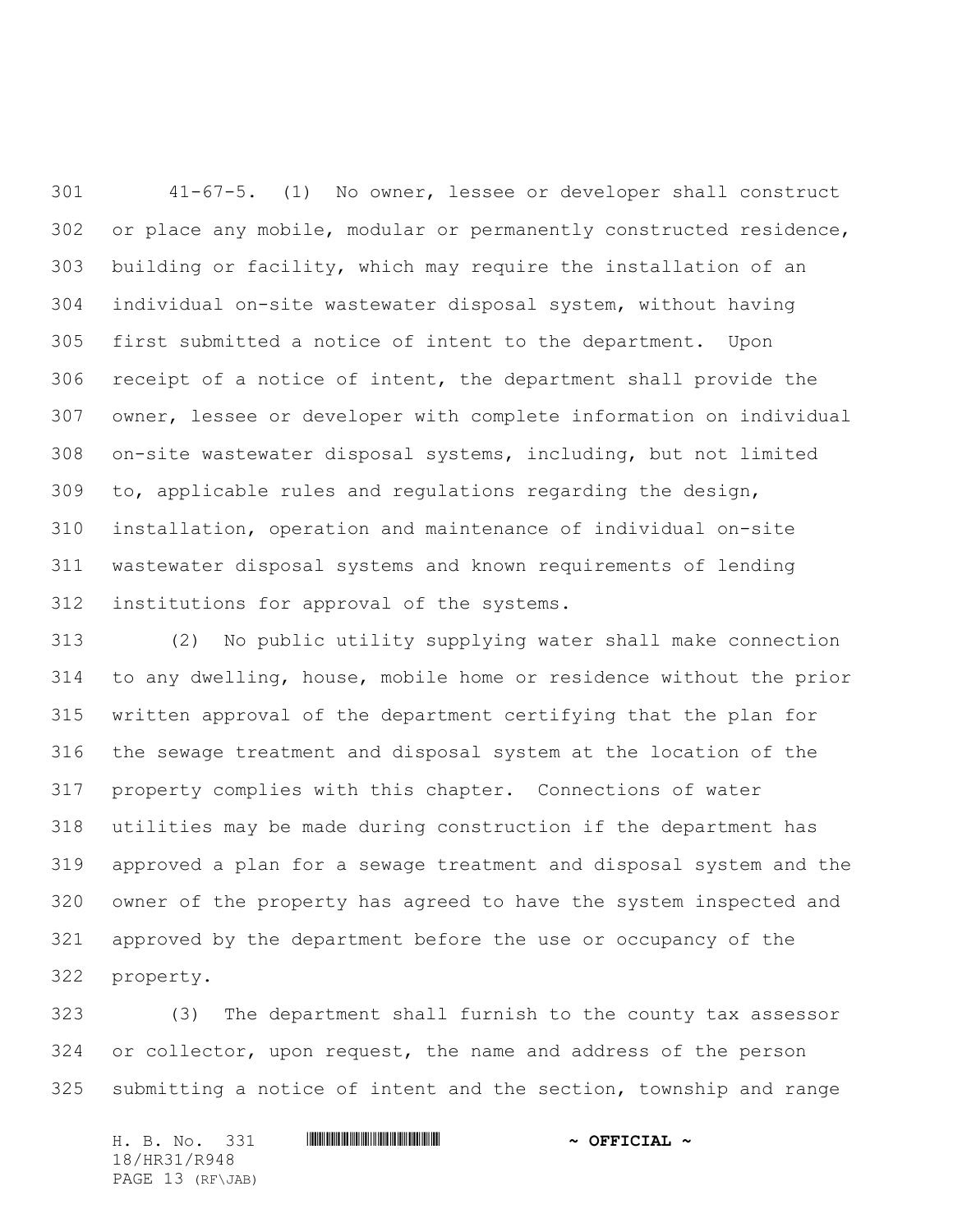of the lot or tract of land on which the individual on-site wastewater disposal system will be installed.

 **SECTION 6.** Section 41-67-6, Mississippi Code of 1972, is reenacted as follows:

 41-67-6. (1) Nothing in this chapter shall preclude a certified professional evaluator or licensed professional engineer from providing services relating to the design of an individual on-site wastewater disposal system to comply with this chapter, except for performance-based systems as specified in Section 41-67-3(3). A certified professional evaluator or licensed professional engineer shall notify the department in writing of those services being provided, including the type of treatment, the type of disposal, and the property address for the treatment and disposal system. Construction or installation shall not begin before authorization by the department. The department shall respond within ten (10) business days with authorization that the certified professional evaluator or licensed professional engineer fulfills the requirements of the law.

 (2) Within five (5) working days following receipt of the notice of intent and plot plan by an owner, lessee or developer of any lot or tract of land, the department shall conduct a soil and site evaluation, except in cases where a certified professional evaluator or licensed professional engineer provides services relating to the design, construction or installation of an individual on-site wastewater disposal system to comply with this

H. B. No. 331 **. AND AND AN ABLE AND AN ABLE AND ADDRESS TO A OFFICIAL ~** 18/HR31/R948 PAGE 14 (RF\JAB)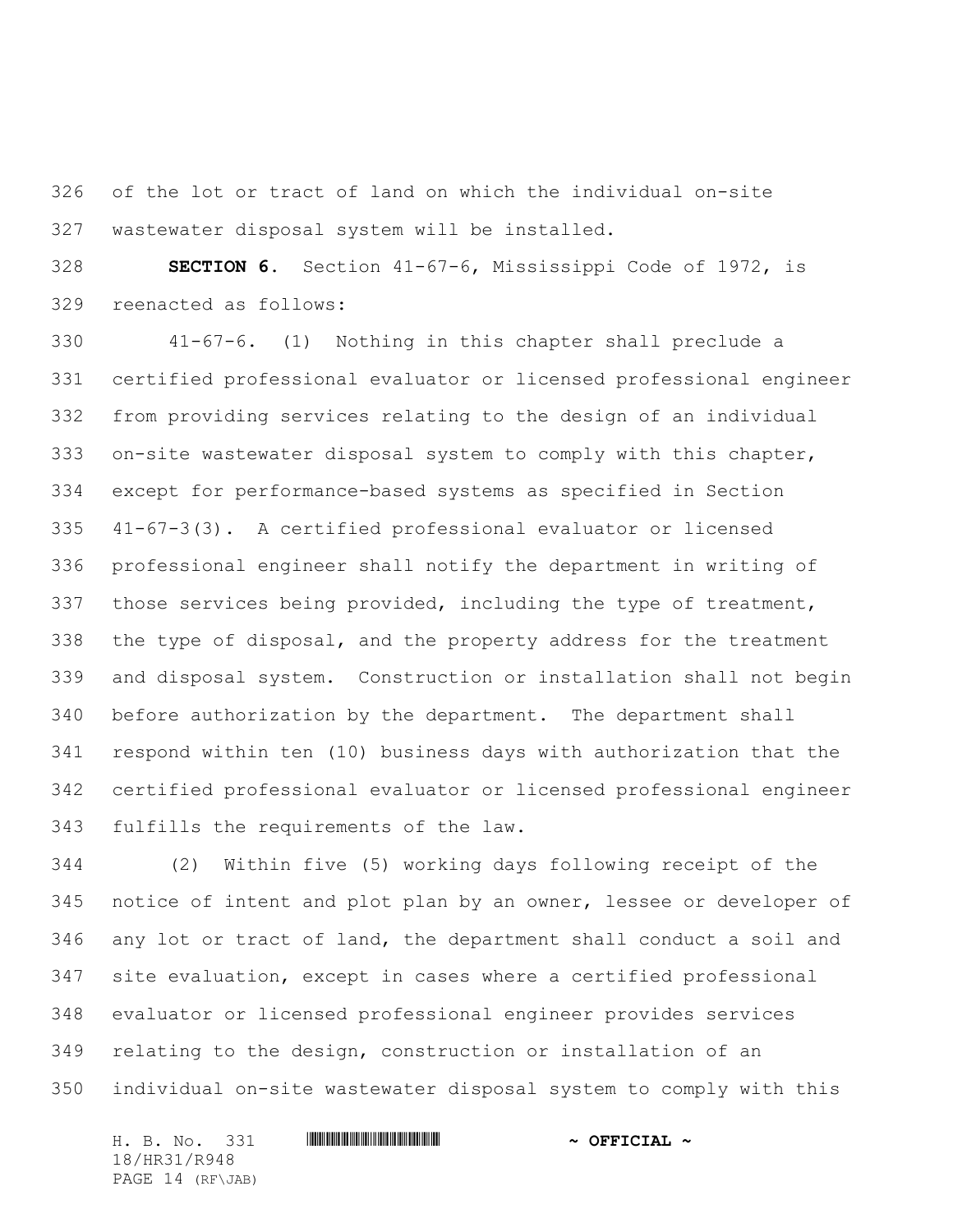chapter. All regulations shall be applied uniformly in all areas of the state and shall take into consideration and make provision for different types of soil in the state when performing soil and site evaluations. Within ten (10) additional working days, the department shall make recommendations to the owner, lessee or developer of the type or types of individual on-site wastewater disposal systems suitable for installation on the lot or tract, unless there are conditions requiring further investigation that are revealed in the initial evaluation. In making recommendations on the type or types of individual on-site wastewater disposal systems suitable for installation on a lot or tract, personnel of the department shall use best professional judgment based on rules and regulations adopted by the board, considering the type or types of systems which are installed and functioning on lots or tracts near the subject lot or tract. To the extent practicable, the recommendations shall give the owner, lessee or developer maximum flexibility and all options consistent with the federal Clean Water Act, consistent with maintaining the wastes on the property of the generator and consistent with protection of the public health. The system or systems recommended shall be environmentally sound and cost-effective. The department, a licensed professional engineer or a certified professional evaluator shall provide complete information, including all applicable requirements and regulations on all systems recommended. The owner, lessee or developer shall have the right

H. B. No. 331 **. AND AND AN ABLE AND AN ABLE AND ADDRESS TO A OFFICIAL ~** 18/HR31/R948 PAGE 15 (RF\JAB)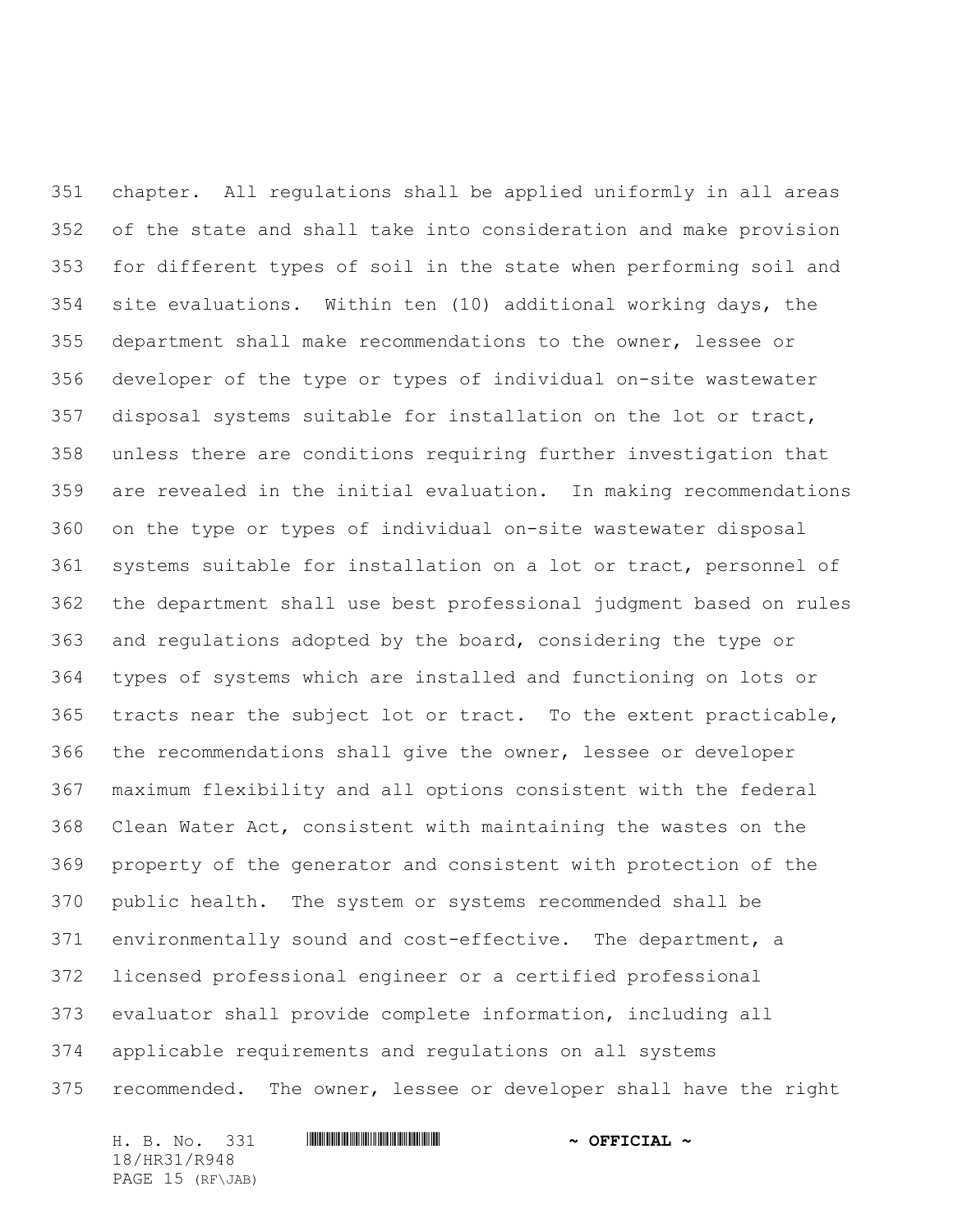376 to choose among systems. The department shall provide the owner, lessee or developer with a permit/recommendation that specifies all types of individual on-site wastewater disposal systems that are suitable for installation on the lot or tract.

 (3) Within thirty (30) days of receipt of a request for determination of suitability of individual on-site wastewater disposal systems in a subdivision, the department shall advise the developer in writing either that all necessary information needed for determination of suitability has been received or state the additional information needed by the department for determination of suitability.

 (4) Whenever a developer requests a determination of suitability of individual on-site wastewater disposal systems in a subdivision, the department must make the determination within thirty (30) days after receipt of all necessary information needed for the determination of suitability from the developer. The department shall state in writing the reasons for its determination.

 (5) (a) The certified installer shall notify the department at least twenty-four (24) hours before beginning installation of an individual on-site wastewater disposal system and, at that time, schedule a time for inspection of the system with the appropriate county department of health.

 (b) A certified installer, or designated agent thereof, shall not cover his work with soil or other surface material

H. B. No. 331 **. AND AND AN ABLE AND AN ABLE AND ADDRESS TO A OFFICIAL ~** 18/HR31/R948 PAGE 16 (RF\JAB)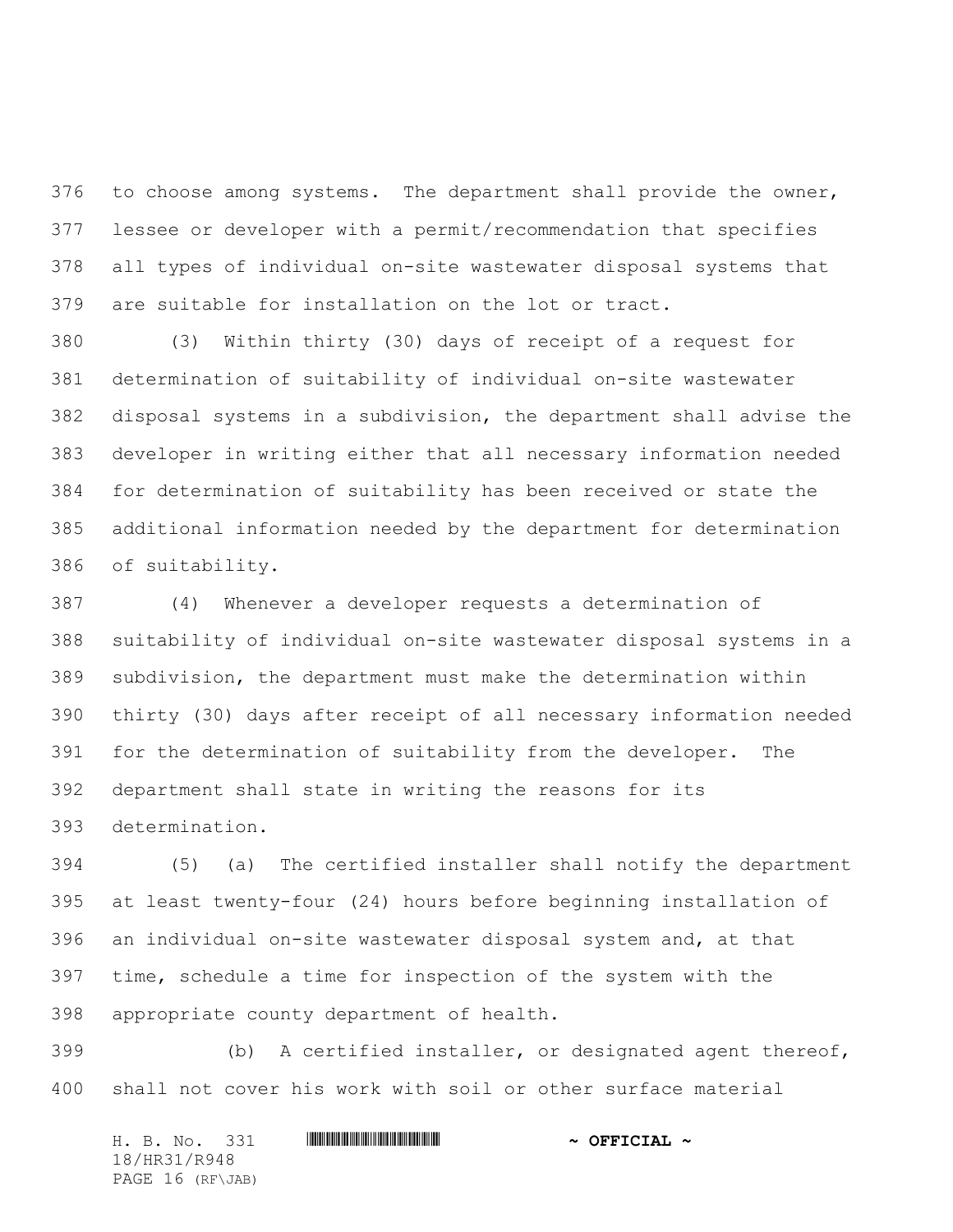unless the installer has received authorization to cover the system after an inspection by a department environmentalist, or unless a department environmentalist does not arrive for inspection within thirty (30) minutes of the designated and agreed upon time, in which case a certified installer, or designated agent thereof, may submit an affidavit of proper installation to the department for final approval.

 (6) A person may not design, construct or install, or cause to be designed, constructed or installed an individual on-site wastewater disposal system that does not comply with this chapter 411 and rules and regulations of the board.

 (7) Any lot or tract that is two (2) acres or larger shall be exempt from the requirements of this chapter and regulations of the department relating to approval of individual on-site wastewater disposal systems by the department, and shall be exempt from the provisions of Section 41-67-5(2), provided that:

 (a) All wastewater is contained on the lot or tract; (b) No watercourse, as defined in Section 51-3-3(h), of Mississippi or the United States is impacted; and

 (c) The person who installed the individual on-site wastewater disposal system provides the department with a signed affidavit attesting that the requirements of paragraphs (a) and (b) are met.

 **SECTION 7.** Section 41-67-7, Mississippi Code of 1972, is reenacted and amended as follows:

H. B. No. 331 \*HR31/R948\* **~ OFFICIAL ~** 18/HR31/R948 PAGE 17 (RF\JAB)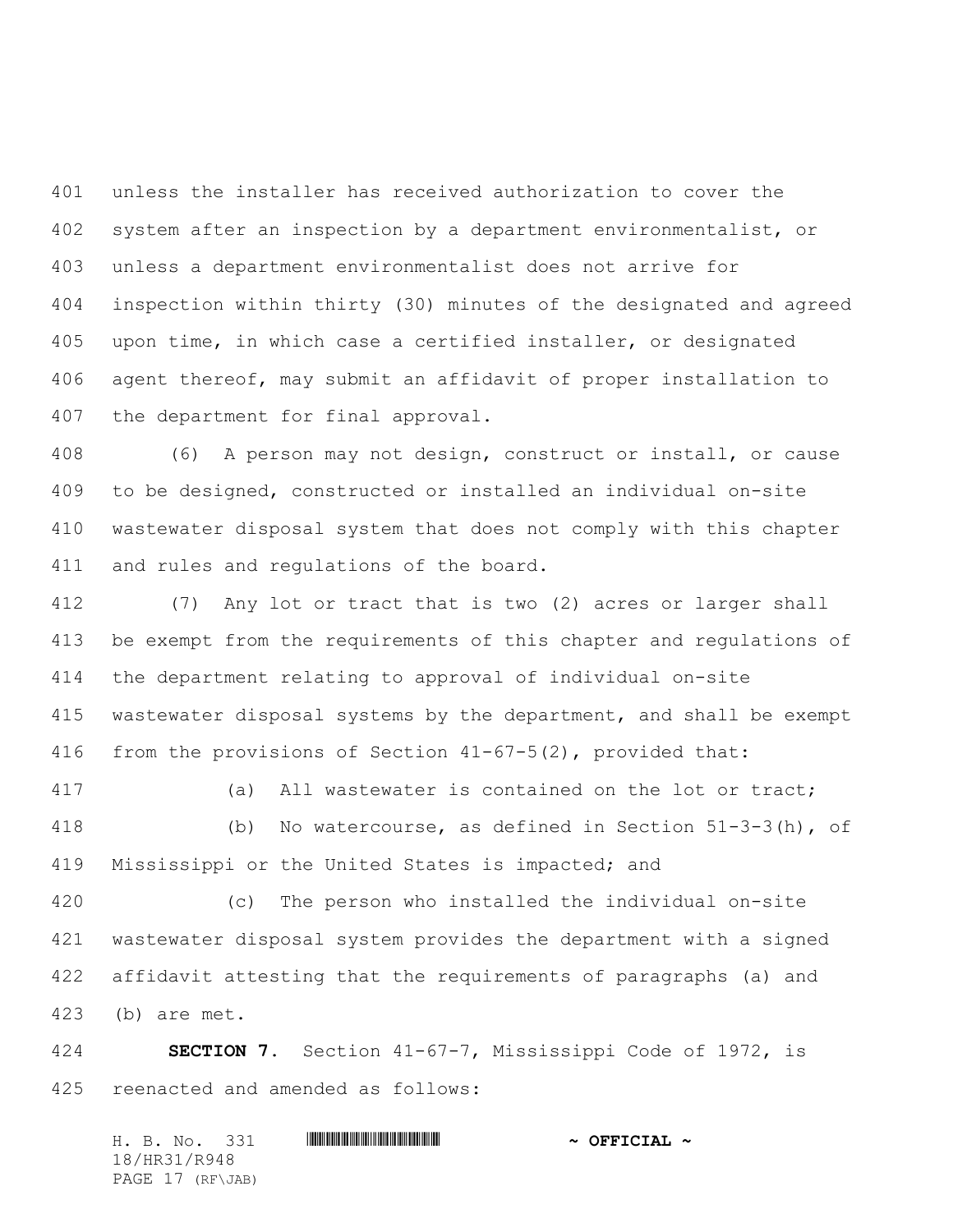41-67-7. (1) Approval of the design, construction or installation of an individual on-site wastewater disposal system by the department is required, except as otherwise provided in Section 41-67-6(7). Upon completion of installation of the system, the department shall approve the design, construction or installation of that system, as requested, if the system is 432 designed, constructed and installed, as the case may be, in accordance with the rules and regulations of the board. Whenever a person requests approval of an individual on-site wastewater disposal system and has met the requirements in subsection (3) of this section, the department must approve or disapprove the request within five (5) working days. If the department disapproves the request, the department shall state in writing the 439 reasons for the disapproval. If the department does not respond to the request within ten (10) calendar days, the request for approval of the individual on-site wastewater disposal system shall be deemed approved.

 (2) Individual on-site wastewater disposal systems shall be considered acceptable, provided the following requirements are met:

 (a) Centralized wastewater treatment systems are not available or feasible;

 (b) The existing disposal systems in the area are functioning satisfactorily;

H. B. No. 331 \*HR31/R948\* **~ OFFICIAL ~** 18/HR31/R948 PAGE 18 (RF\JAB)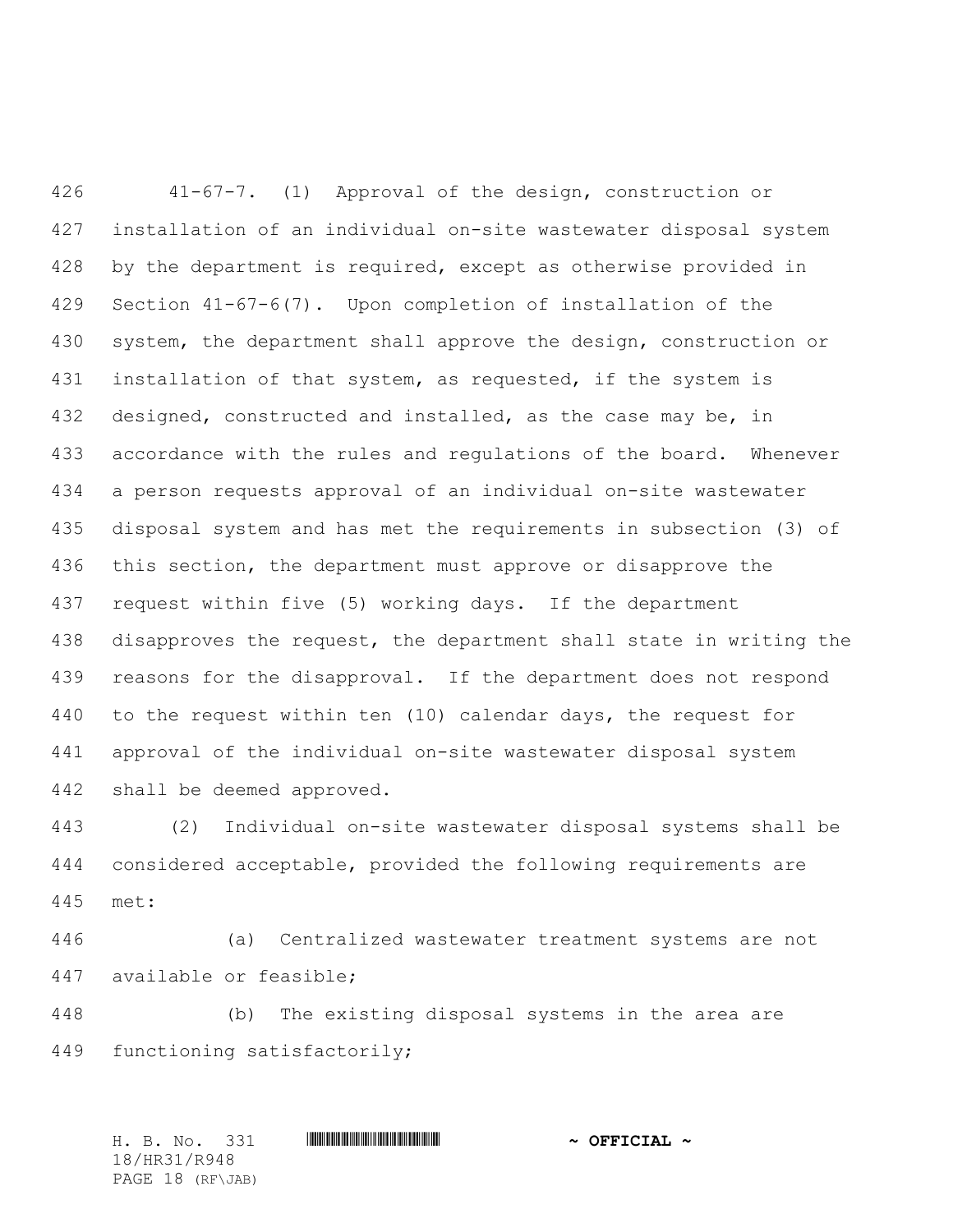(c) Soil types, soil texture, seasonal water tables and other limiting factors are satisfactory for underground absorption;

 (d) Any private water supply is located at a higher elevation or it must be properly protected, and at least fifty (50) feet from the individual on-site wastewater disposal system and at least one hundred (100) feet from the disposal field of the system; and

 (e) The systems meet applicable water quality requirements of Section 41-67-10.

 (3) After construction or installation of the individual on-site wastewater disposal system, the property owner or his agent shall provide a final approval request containing the following to the department:

 (a) A signed affidavit from the installer that the system was installed in compliance with all requirements, regulations and permit conditions applicable to the system installed; and

 (b) For any advanced treatment system, an affidavit from the property owner agreeing to a continuing maintenance agreement on the installed system at the end of the required manufacturer's maintenance agreement.

 (4) If any person or certified installer fails to obtain final approval or submit an affidavit of proper installation to 474 the department in the installation of the system, the board, after

H. B. No. 331 **. AND AND AN ABLE AND AN ABLE AND ADDRESS TO A OFFICIAL ~** 18/HR31/R948 PAGE 19 (RF\JAB)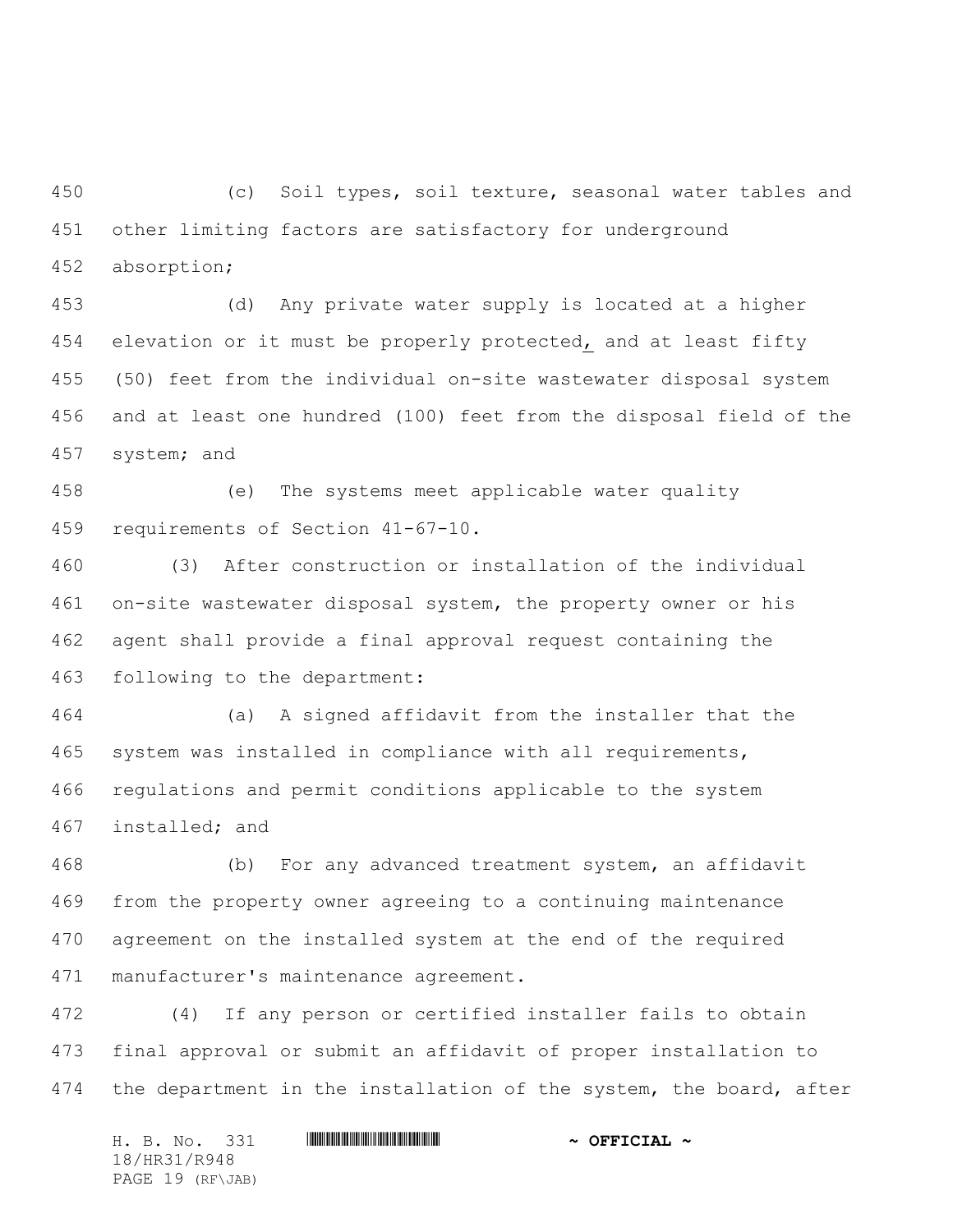due notice and hearing, may levy an administrative fine not to exceed Ten Thousand Dollars (\$10,000.00). Each wastewater system installed not in compliance with this chapter or applicable rules and regulations of the board may be considered a separate offense.

 (5) The property owner, if not a qualified homeowner maintenance provider, shall keep a continuing maintenance agreement with a certified installer on all advanced treatment systems in perpetuity. Any person violating this subsection shall be subject to the penalties and damages as provided in Section  $484 \quad 41 - 67 - 28(5)$ .

 **SECTION 8.** Section 41-67-9, Mississippi Code of 1972, is reenacted as follows:

 41-67-9. (1)All existing individual on-site wastewater disposal systems on July 1, 2014, shall be grandfathered in until a valid complaint is registered with a county department of health or until a property owner requests an inspection by the department.

 (2) All existing individual on-site wastewater disposal systems shall be considered acceptable provided the following requirements are met:

 (a) The existing individual on-site wastewater disposal system and all treated effluent is contained on the property of the generator;

18/HR31/R948 PAGE 20 (RF\JAB)

H. B. No. 331 \*HR31/R948\* **~ OFFICIAL ~**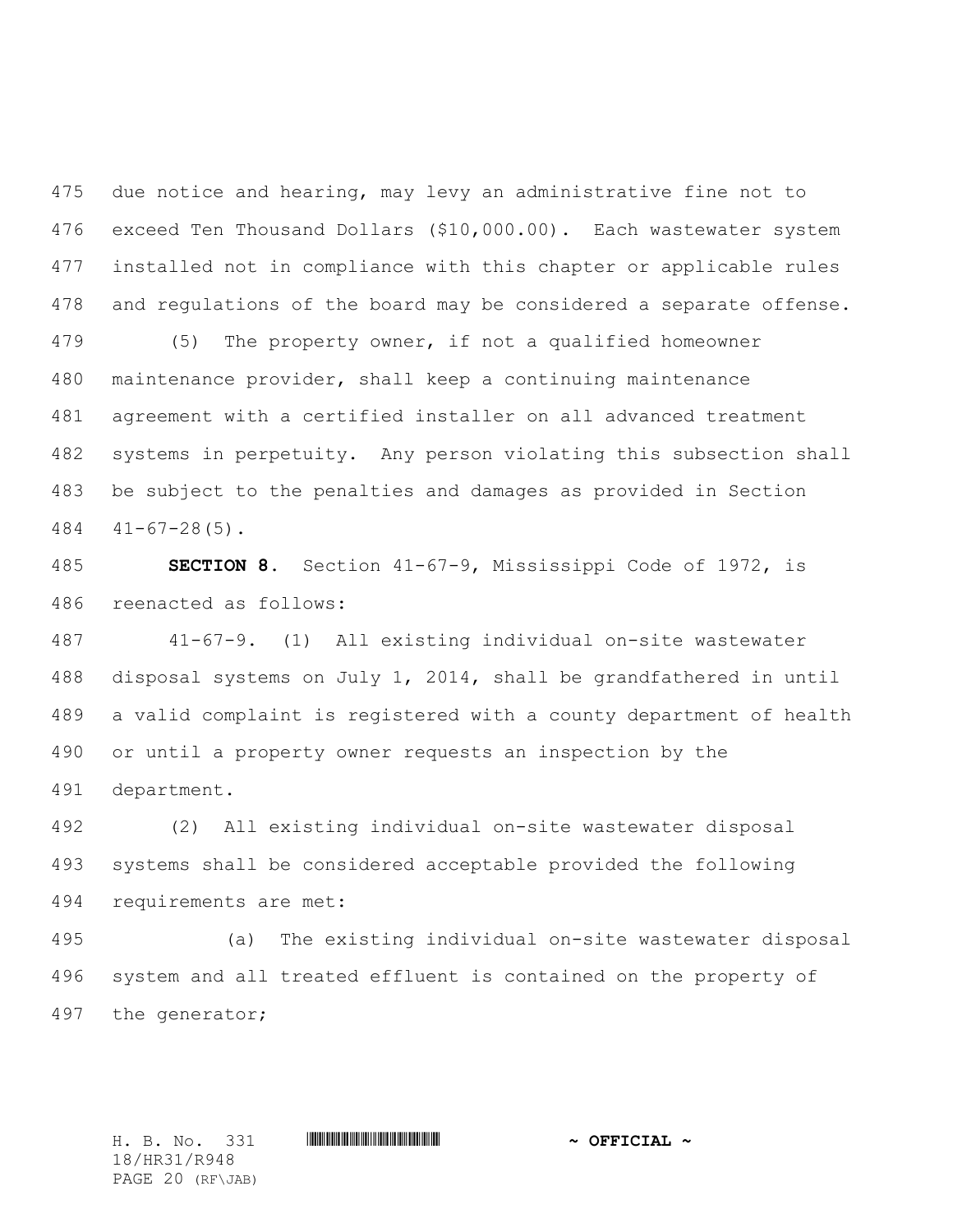(b) No evidence that any insufficiently treated effluent is leaving the property of the generator or has been 500 seeping to the surface of the ground;

 (c) Centralized wastewater treatment systems are not available;

 (d) If a private water supply well is present, the well should be located at a higher elevation than the disposal system and is protected from surface contamination by a concrete slab of a thickness of at least four (4) inches extending at least two (2) feet in all directions from the well casing; and

 (e) If an advanced treatment system is used, the property owner shall be required to contact an authorized representative of a certified manufacturer of the specific advanced treatment system to provide a continuous maintenance agreement or provide the property owner training to become a qualified homeowner maintenance provider.

 (3) Owners of property on which an existing individual on-site wastewater disposal system does not meet the requirements of subsection (2) of this section shall be required by the department to meet Section 41-67-6 or Section 41-67-21.

 **SECTION 9.** Section 41-67-10, Mississippi Code of 1972, is reenacted as follows:

 41-67-10. (1) Advanced treatment systems may be installed only if they have been tested and are listed by an American National Standards Institute (ANSI) third-party certifying program

H. B. No. 331 **HRANGE READERS AND A SECONDLY** 18/HR31/R948 PAGE 21 (RF\JAB)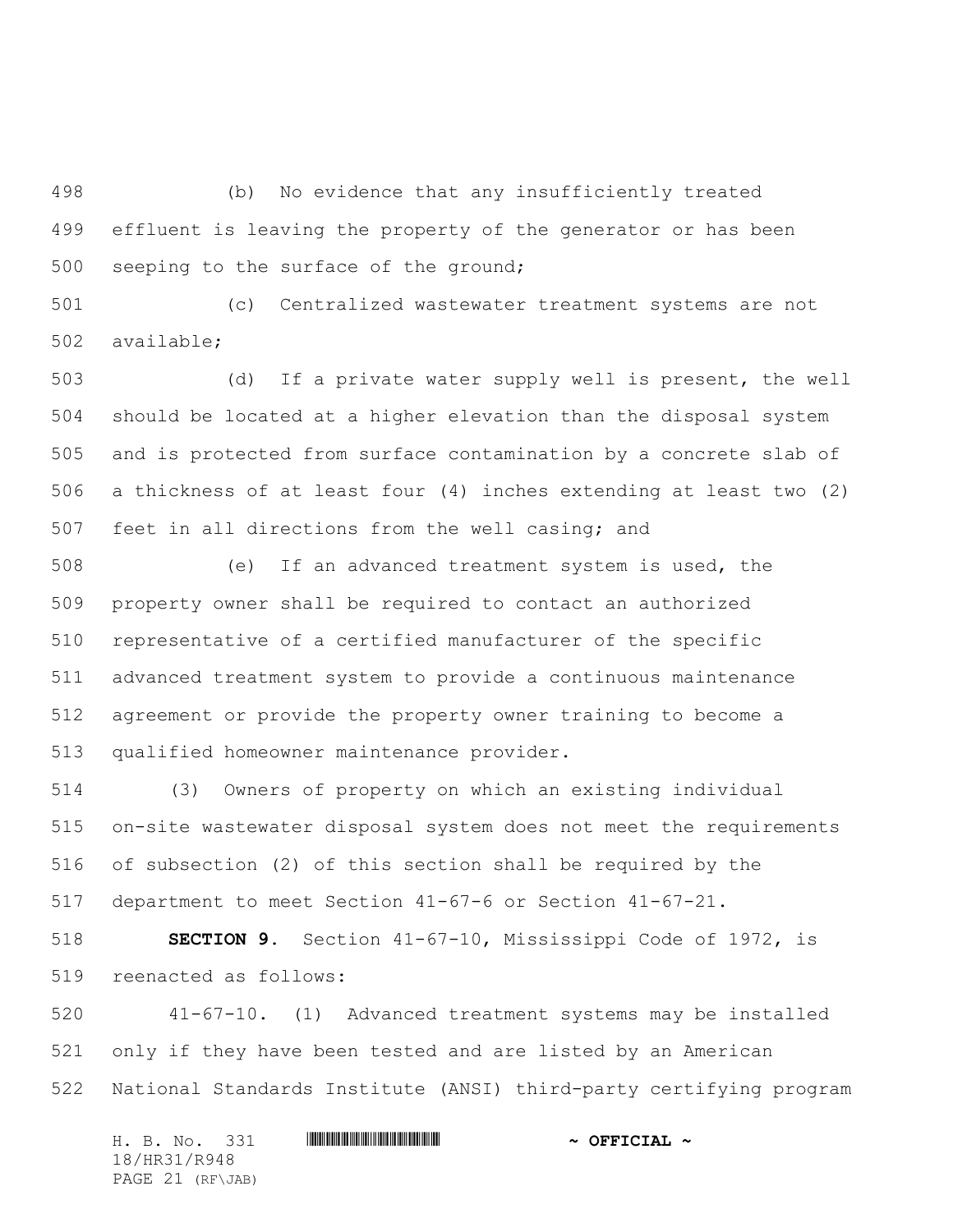at the time of installation. Advanced treatment systems shall be in compliance with standards for a Class I system as defined by the most current revision of American National Standards Institute/National Sanitation Foundation (ANSI/NSF) International Standard Number 40, which are incorporated by reference. An approved ANSI third-party certifying program shall comply with the following provisions for systems which it has certified to be installed in Mississippi:

 (a) Be accredited by the American National Standards Institute;

 (b) Have established procedures which send representatives to distributors in Mississippi on a recurring basis to conduct evaluations to assure that distributors of certified advanced treatment systems are providing proper maintenance, have sufficient replacement parts available and are maintaining service records;

 (c) Notify the department of the results of monitoring visits to manufacturers and distributors within sixty (60) days of 541 the conclusion of the monitoring; and

 (d) Submit completion reports on testing and any other information as the department may require for its review.

 (2) All manufacturers of advanced treatment systems certified in Mississippi shall provide technical training staff to the department as needed.

H. B. No. 331 \*HR31/R948\* **~ OFFICIAL ~** 18/HR31/R948 PAGE 22 (RF\JAB)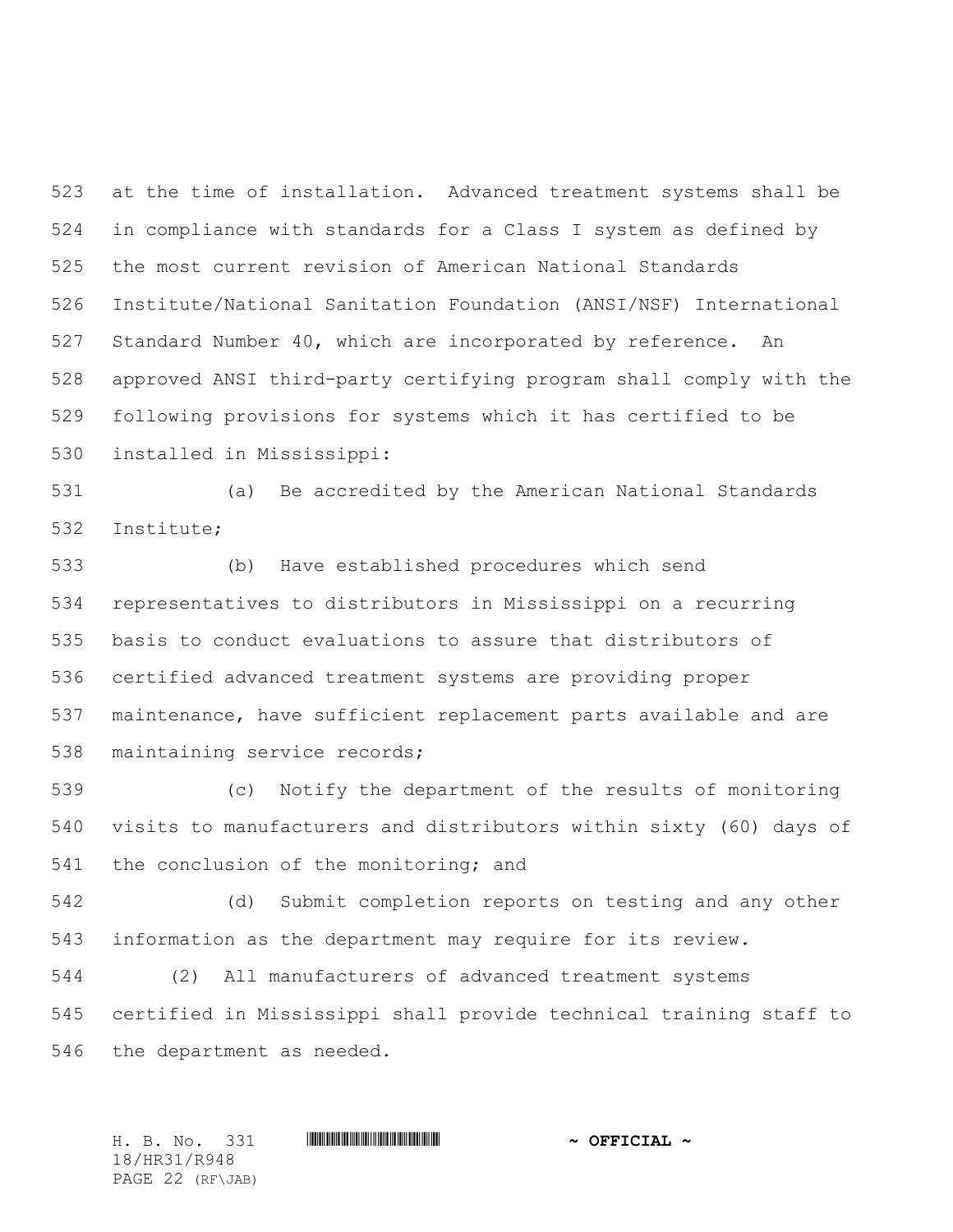**SECTION 10.** Section 41-67-11, Mississippi Code of 1972, is reenacted as follows:

 41-67-11. (1)Individual on-site wastewater disposal systems may be approved in an area where individual on-site wastewater disposal systems otherwise would not be approved because of the availability or feasibility of connection to a centralized wastewater treatment system only after a contract has been awarded or other definite commitments as are deemed sufficient to the department are formalized for the construction of a centralized wastewater treatment system that upon completion will adequately serve the property. Individual on-site wastewater disposal systems shall only be approved when the centralized wastewater treatment system will be completed and available for use within thirty-six (36) months. The department may approve the installation of a system under these circumstances only if the system will comply with the requirements of Section 41-67-5(1) and comply with all construction requirements of the department. The system may be installed only after the developer has signed a written agreement with the centralized wastewater treatment provider stating that the developer will connect to the centralized wastewater treatment system when it becomes available, and the provider of the centralized wastewater treatment system being constructed certifies that the centralized wastewater treatment system will have adequate capacity to accept the sewage to be produced by the individual on-site wastewater disposal

H. B. No. 331 **. AND AND AN ABLE AND AN ABLE AND ADDRESS TO A OFFICIAL ~** 18/HR31/R948 PAGE 23 (RF\JAB)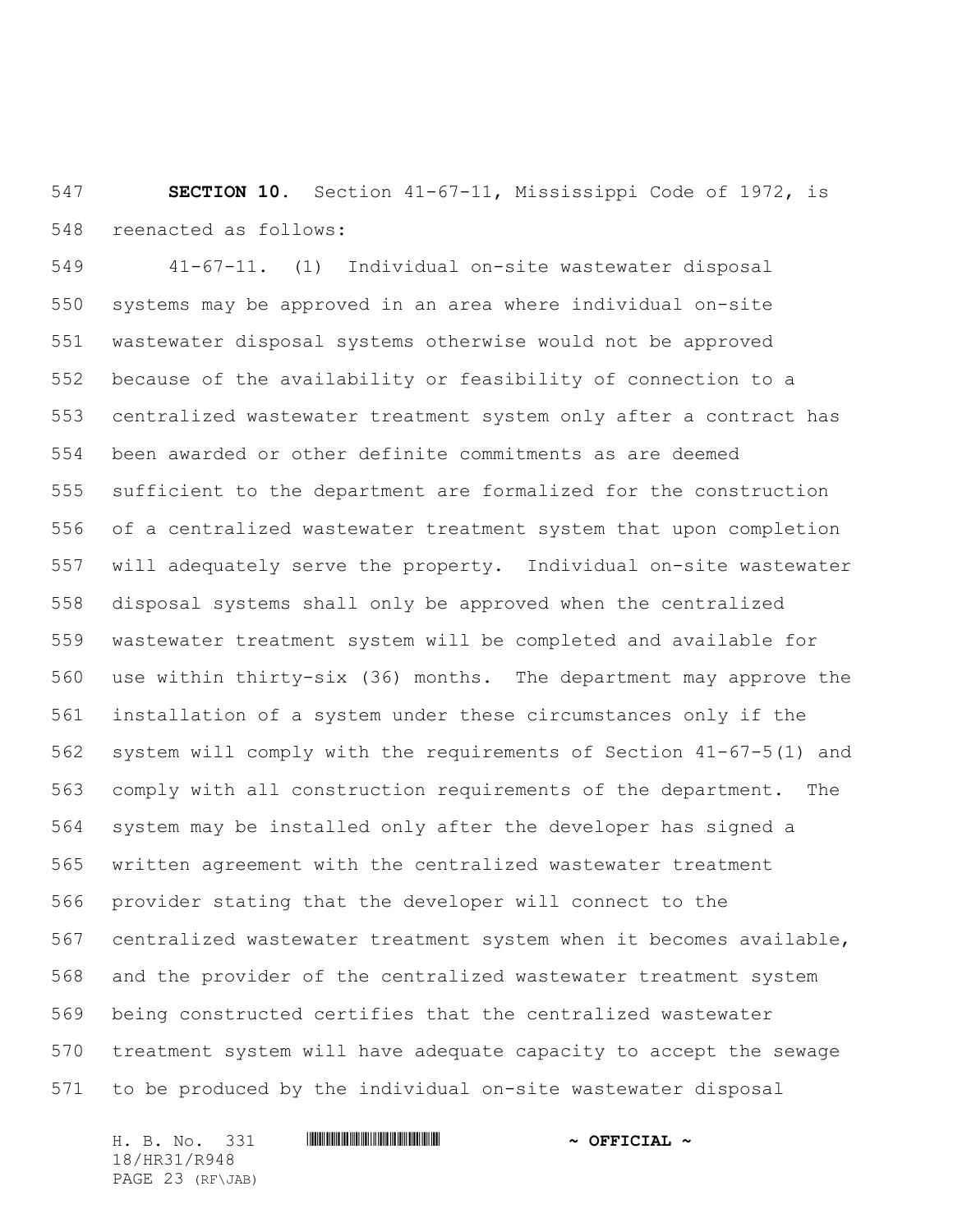systems. The developer shall install an internal sewage collection system from each lot to the connection point to the centralized wastewater treatment system as he develops the streets of the subdivision. Upon completion of the construction of the centralized wastewater treatment system, all individual on-site wastewater disposal systems shall be abandoned and all residences, buildings or facilities connected to the centralized wastewater treatment system.

 (2) The department may approve the use of a sewage holding tank for the purpose of providing sewage services. The department shall require the proper abandonment and removal of the sewage holding tank and connection to a centralized wastewater treatment system when that system is available, or the usage is no longer needed.

 **SECTION 11.** Section 41-67-12, Mississippi Code of 1972, is reenacted and amended as follows:

 41-67-12. (1) The department shall assess fees in the following amounts for the following purposes:

 (a) A fee of One Hundred Dollars (\$100.00) shall be levied for soil and site evaluation and recommendation of individual on-site wastewater disposal systems. The department may increase the amount of the fee authorized in this paragraph (a) not more than two (2) times during the period from July 1, 2016, through June 30, 2020, with the percentage of each increase

H. B. No. 331 \*HR31/R948\* **~ OFFICIAL ~** 18/HR31/R948 PAGE 24 (RF\JAB)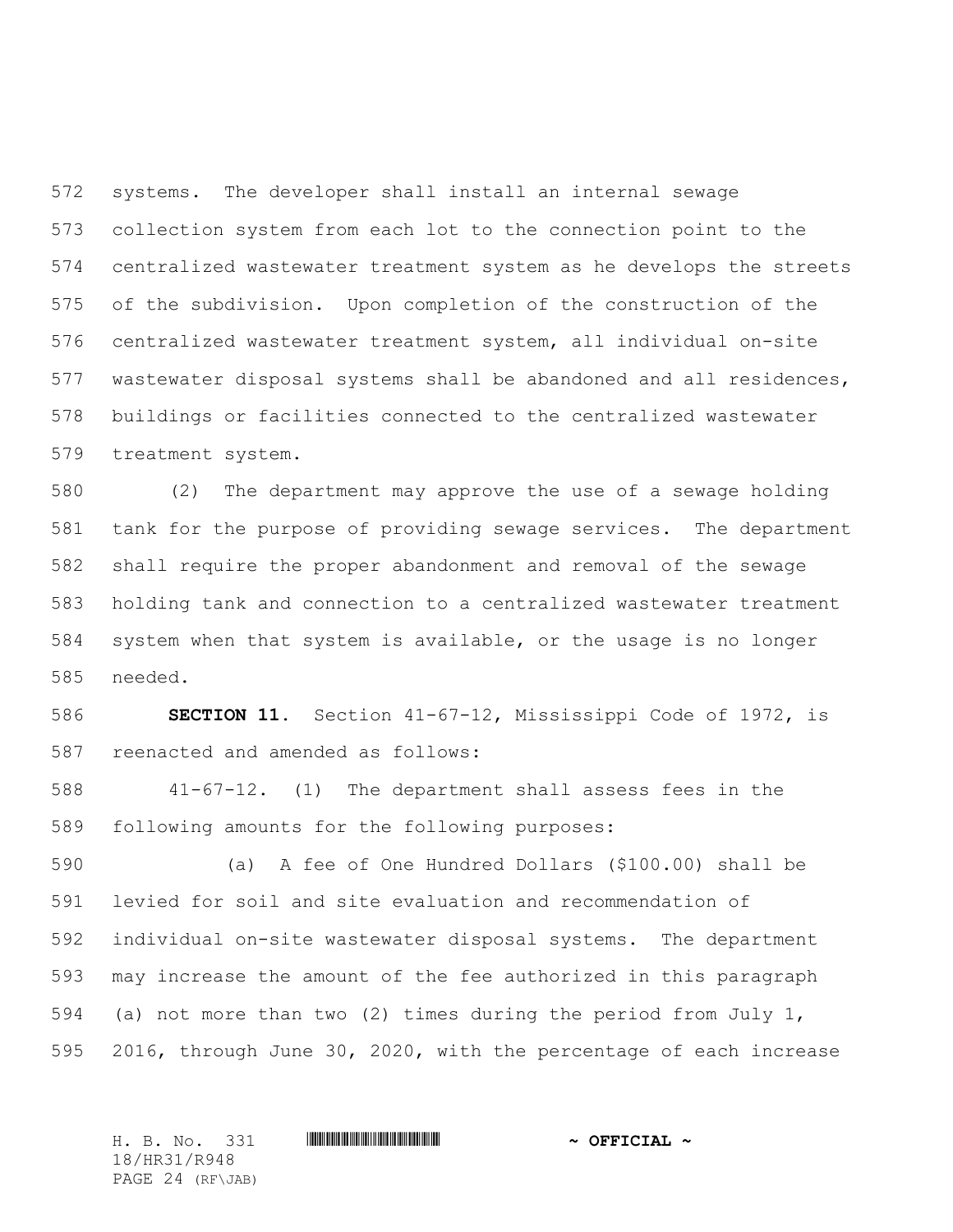being not more than five percent (5%) of the amount of the fee in effect at the time of the increase.

 (b) A fee of **\* \* \*** One Hundred Fifty Dollars (\$150.00) shall be levied **\* \* \*** once every three (3) years for the certification of installers and pumpers.

 (c) A fee of **\* \* \*** Three Hundred Dollars (\$300.00) shall be levied **\* \* \*** once every three (3) years for the registration of manufacturers.

 Any increase in the fee charged by the department under paragraph (b) or (c) of this subsection shall be in accordance with the provisions of Section 41-3-65.

 (2) In the discretion of the board, a person shall be liable 608 for a penalty equal to one and one-half  $(1-1/2)$  times the amount of the fee due and payable for failure to pay the fee on or before the date due, plus any amount necessary to reimburse the cost of collection.

 (3)No fee authorized under this section shall be assessed by the department for state agencies or institutions, including, without limitation, foster homes licensed by the Mississippi Department of Human Services.

 **SECTION 12.** Section 41-67-15, Mississippi Code of 1972, is reenacted as follows:

 41-67-15. Nothing in this chapter shall limit the authority of a municipality or board of supervisors to adopt similar ordinances which may be, in whole or in part, more restrictive

H. B. No. 331 **HRANGE READERS AND A SECONDLY** 18/HR31/R948 PAGE 25 (RF\JAB)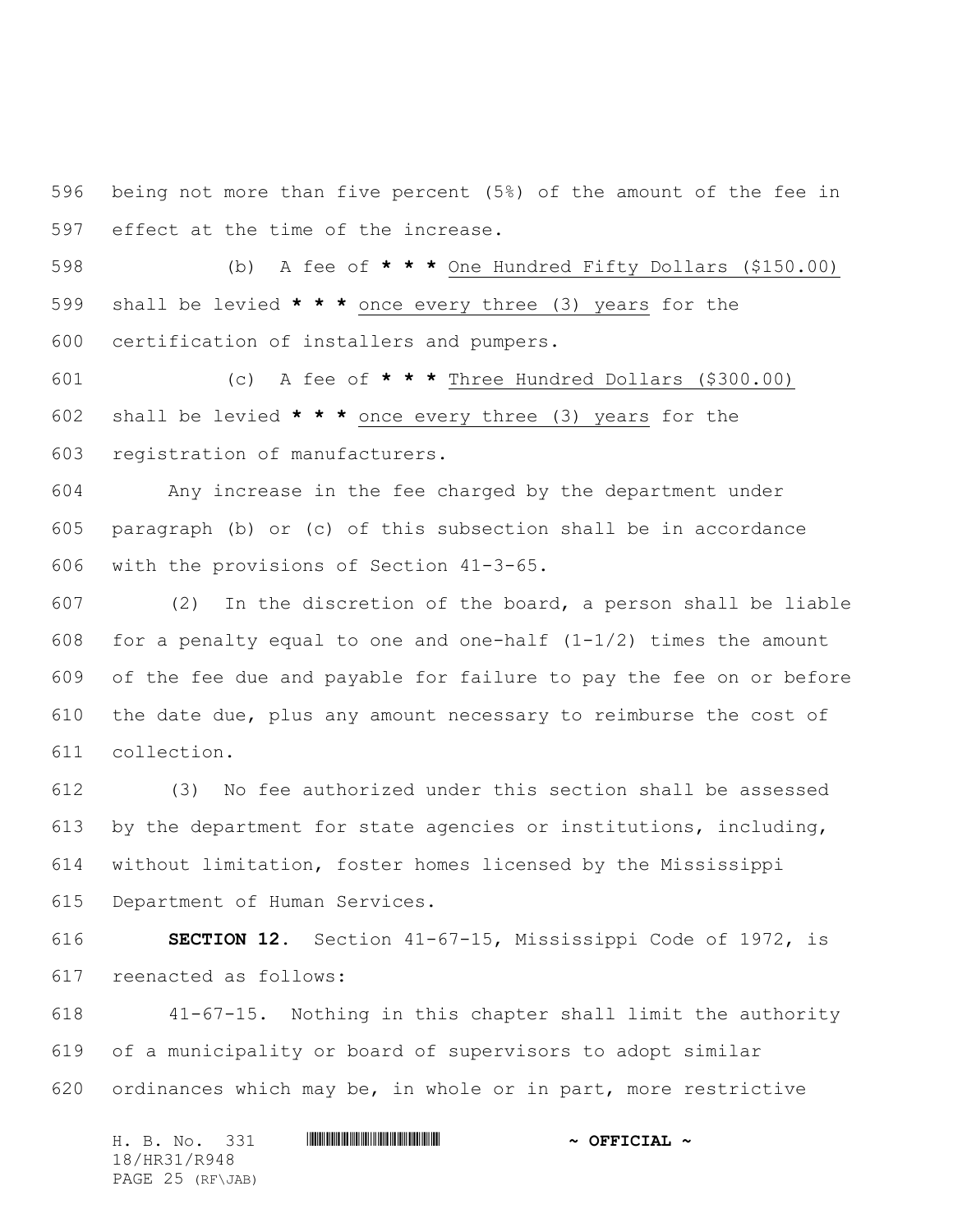than this chapter, and in those cases the more restrictive ordinances will govern. The department shall not approve any system that does not comply with an ordinance adopted by a municipality or board of supervisors under the authority of this section.

 **SECTION 13.** Section 41-67-19, Mississippi Code of 1972, is reenacted as follows:

 41-67-19. Each authorized agent of the department implementing this chapter shall demonstrate to the department's satisfaction that the person:

 (a) Is competent to review and provide any requested approval of design and installation of individual on-site wastewater disposal systems, as well as the operation, repair or maintenance of those systems, to make soil permeability tests or soil and site evaluations, and to conduct inspections of individual on-site wastewater disposal systems in accordance with this chapter and rules and regulations adopted under this chapter; and

 (b) Has successfully completed the department's certification training program.

 **SECTION 14.** Section 41-67-21, Mississippi Code of 1972, is reenacted as follows:

 41-67-21. (1) The department shall require a property owner and/or lessee to repair a malfunctioning individual on-site wastewater disposal system on the owner's or lessee's property

H. B. No. 331 **HRANGE READERS AND A SECONDLY** 18/HR31/R948 PAGE 26 (RF\JAB)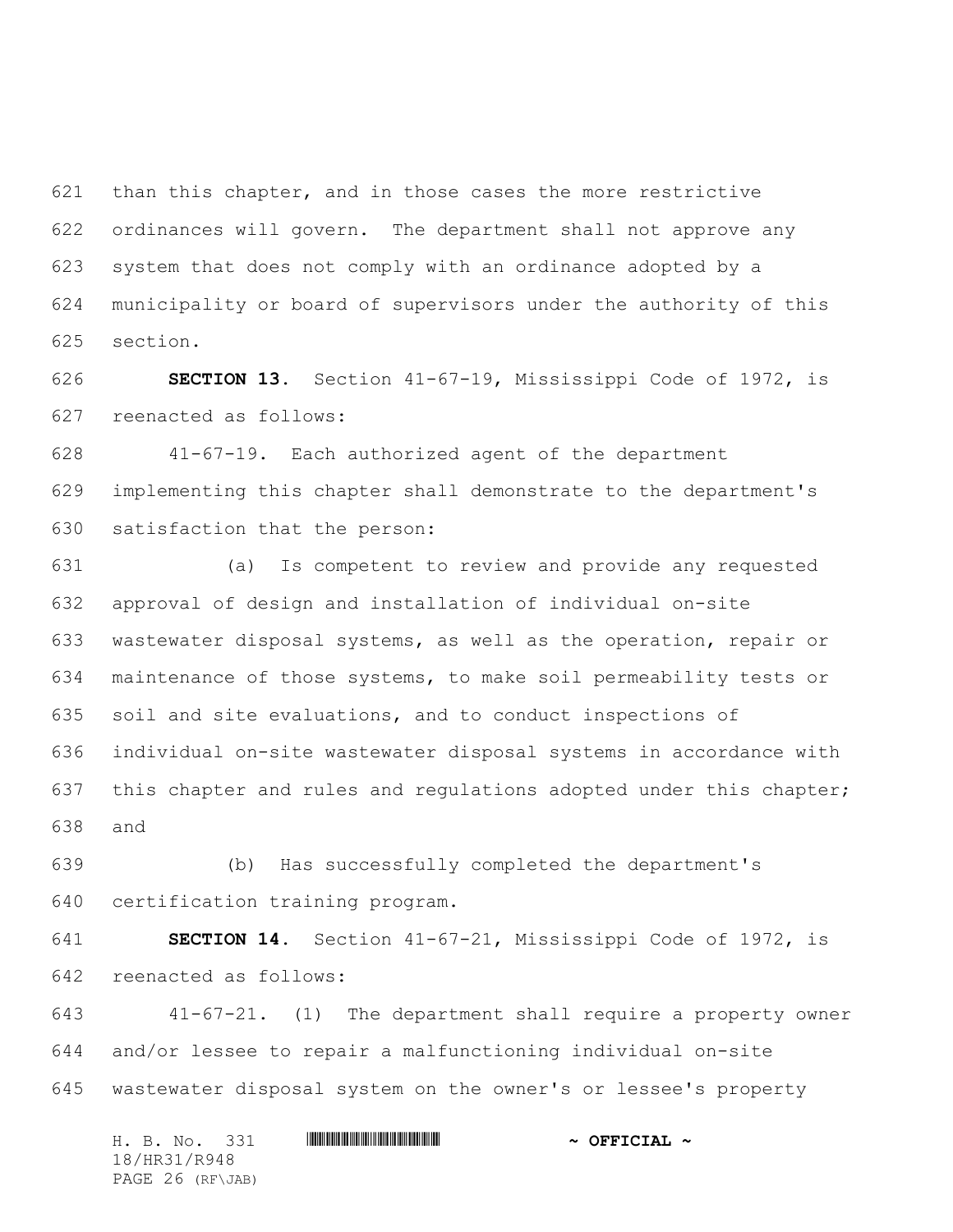before the thirtieth day after the date on which the owner or lessee is notified by the department of the malfunctioning system. (2) The property owner and/or lessee shall take adequate measures as soon as practicable to abate an immediate health hazard.

 (3) If an existing residential individual on-site wastewater disposal system is malfunctioning, the system shall be repaired to reduce the volume of effluent, to adequately treat the effluent and to the greatest extent possible, to confine the discharge to the property of the generator. If repairs are made to significantly upgrade the existing individual on-site wastewater disposal system, the department shall approve the system, if requested.

 (4) The property owner or lessee may be assessed a civil penalty not to exceed Five Dollars (\$5.00) for each day the individual on-site wastewater disposal system remains unrepaired after the thirty-day period specified in subsection (1) of this section.

 (5) The board may assess the property owner or lessee of an individual on-site wastewater disposal system authorized under Section 41-67-3(3) a civil penalty not to exceed Five Dollars (\$5.00) for each day the system fails to meet the performance standards of that system after the thirty-day period specified in subsection (1) of this section.

H. B. No. 331 \*HR31/R948\* **~ OFFICIAL ~** 18/HR31/R948 PAGE 27 (RF\JAB)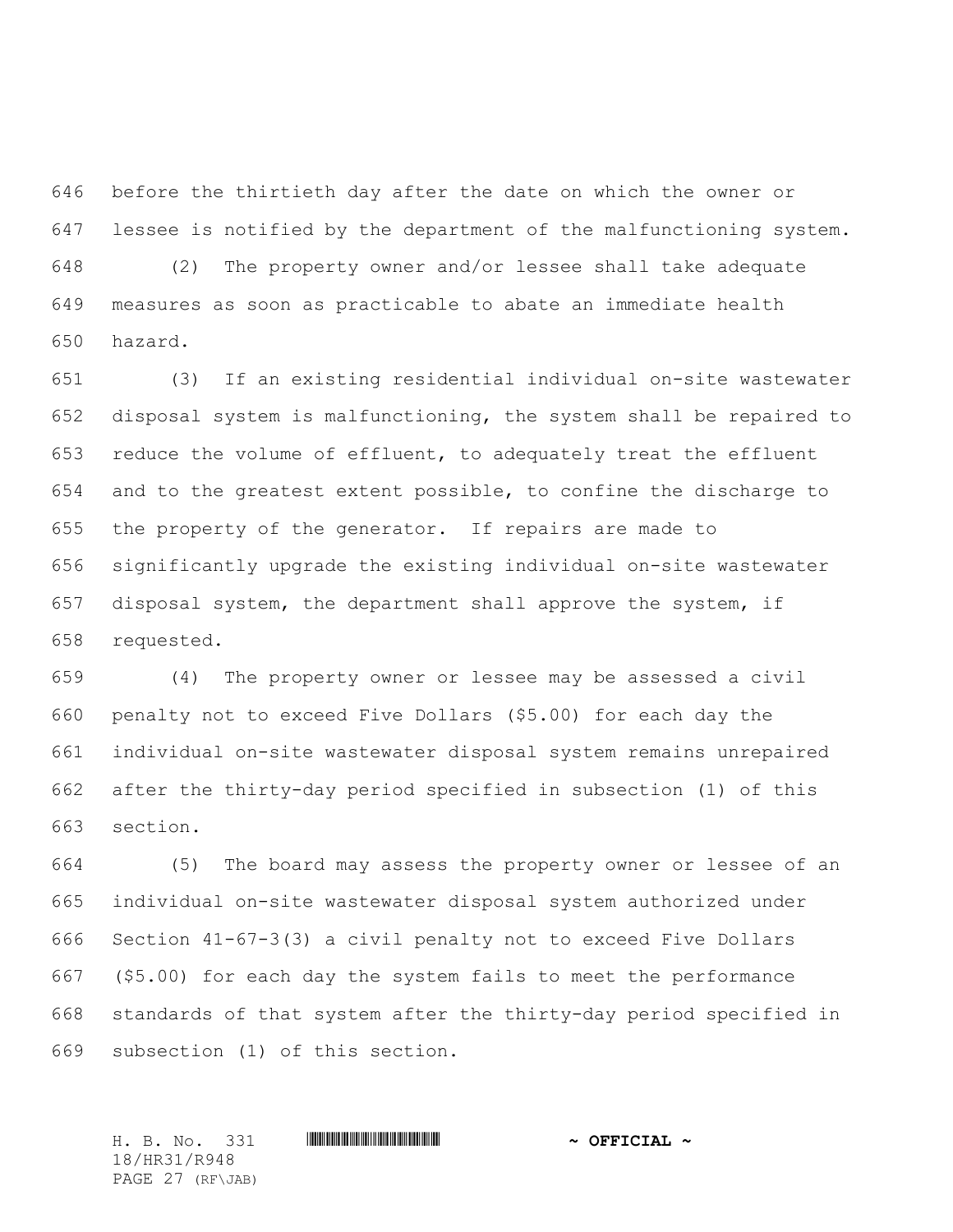(6) All penalties collected by the board under this section shall be deposited in the State General Fund.

 (7) Appeals from the imposition of civil penalty under this section may be taken as provided in Section 41-67-29.

 **SECTION 15.** Section 41-67-23, Mississippi Code of 1972, is reenacted as follows:

 41-67-23. The department or its authorized representative may enter onto property and make inspections of any individual on-site wastewater disposal system as necessary to ensure that the system is in compliance with this chapter and the rules and regulations adopted under this chapter. The department shall give reasonable notice to any property owner, lessee or occupant prior to entry onto the property. The owner, lessee, owner's representative, or occupant of the property on which the system is located shall give the department or its authorized representative reasonable access to the property at reasonable times to make necessary inspections.

 **SECTION 16.** Section 41-67-25, Mississippi Code of 1972, is reenacted and amended as follows:

 41-67-25. (1) A person may not operate as an installer of individual on-site wastewater disposal systems unless that person is currently certified by the department. A person who installs an individual on-site wastewater disposal system on his own property for his primary residence is not considered an installer for purposes of this subsection.

H. B. No. 331 \*HR31/R948\* **~ OFFICIAL ~** 18/HR31/R948 PAGE 28 (RF\JAB)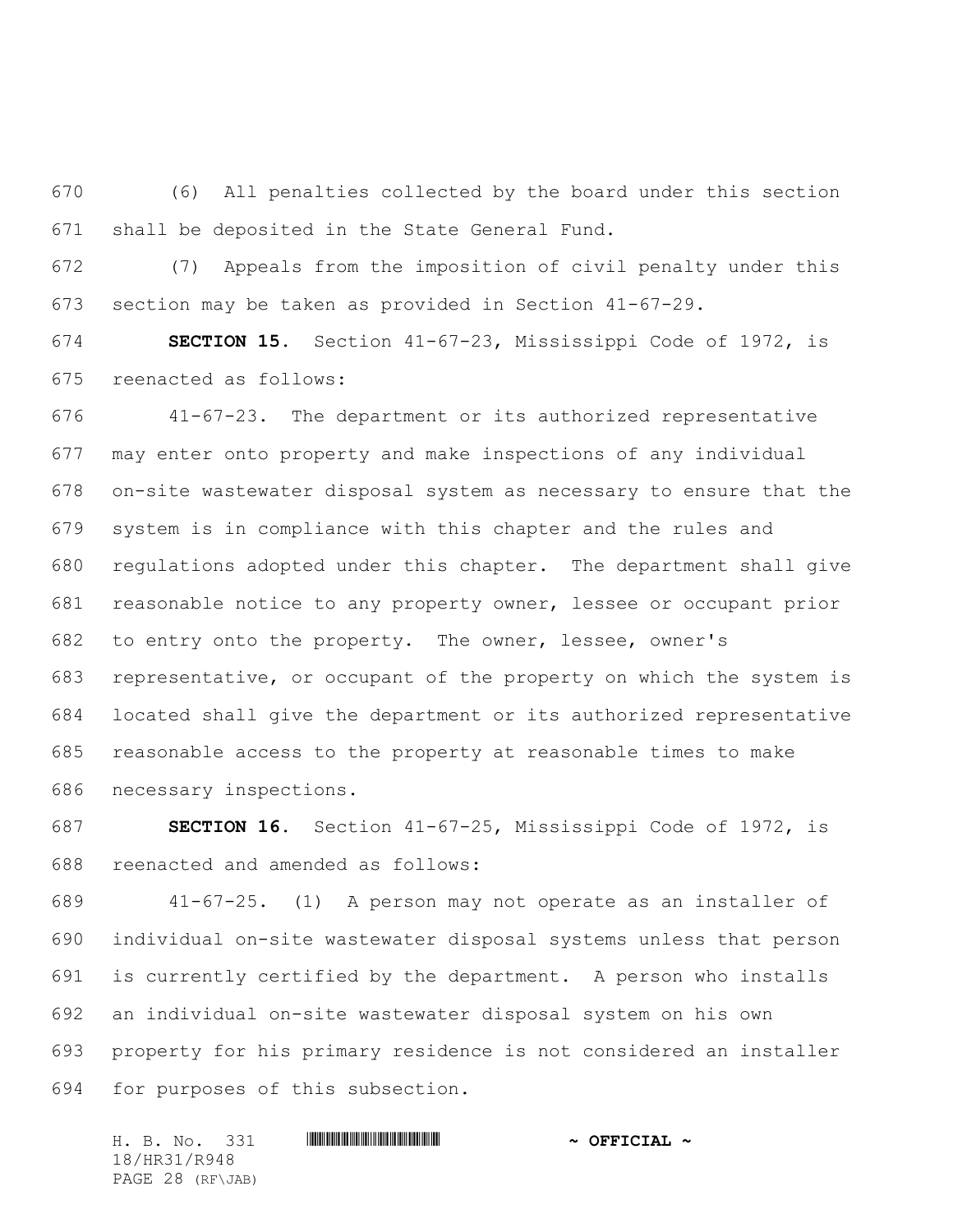(2) An installer of advanced treatment systems or products must be a factory-trained and authorized representative. The manufacturer must furnish documentation to the department certifying the satisfactory completion of factory training and the establishment of the installer as an authorized manufacturer's representative.

 (3) The department shall issue a certification to an installer if the installer:

 (a) Completes an application form that complies with this chapter and rules and regulations adopted by the board;

 (b) Satisfactorily completes the training program for installation and maintenance provided by the department;

 (c) Pays the **\* \* \*** certification fee once every three (3) years, which shall be an amount not greater than **\* \* \*** One Hundred Fifty Dollars (\$150.00); any increase in the fee charged by the department under this paragraph shall be in accordance with 711 the provisions of Section 41-3-65; and

 (d) Provides proof of having a valid general business liability insurance policy in effect with liability limits of at least Fifty Thousand Dollars (\$50,000.00) per occurrence and at least One Hundred Thousand Dollars (\$100,000.00) in total aggregate amount.

 (4) Each installer shall furnish proof of certification to a property owner, lessee, the owner's representative or occupant of the property on which an individual on-site wastewater disposal

H. B. No. 331 **. AND AND AN ABLE AND AN ABLE AND ADDRESS TO A OFFICIAL ~** 18/HR31/R948 PAGE 29 (RF\JAB)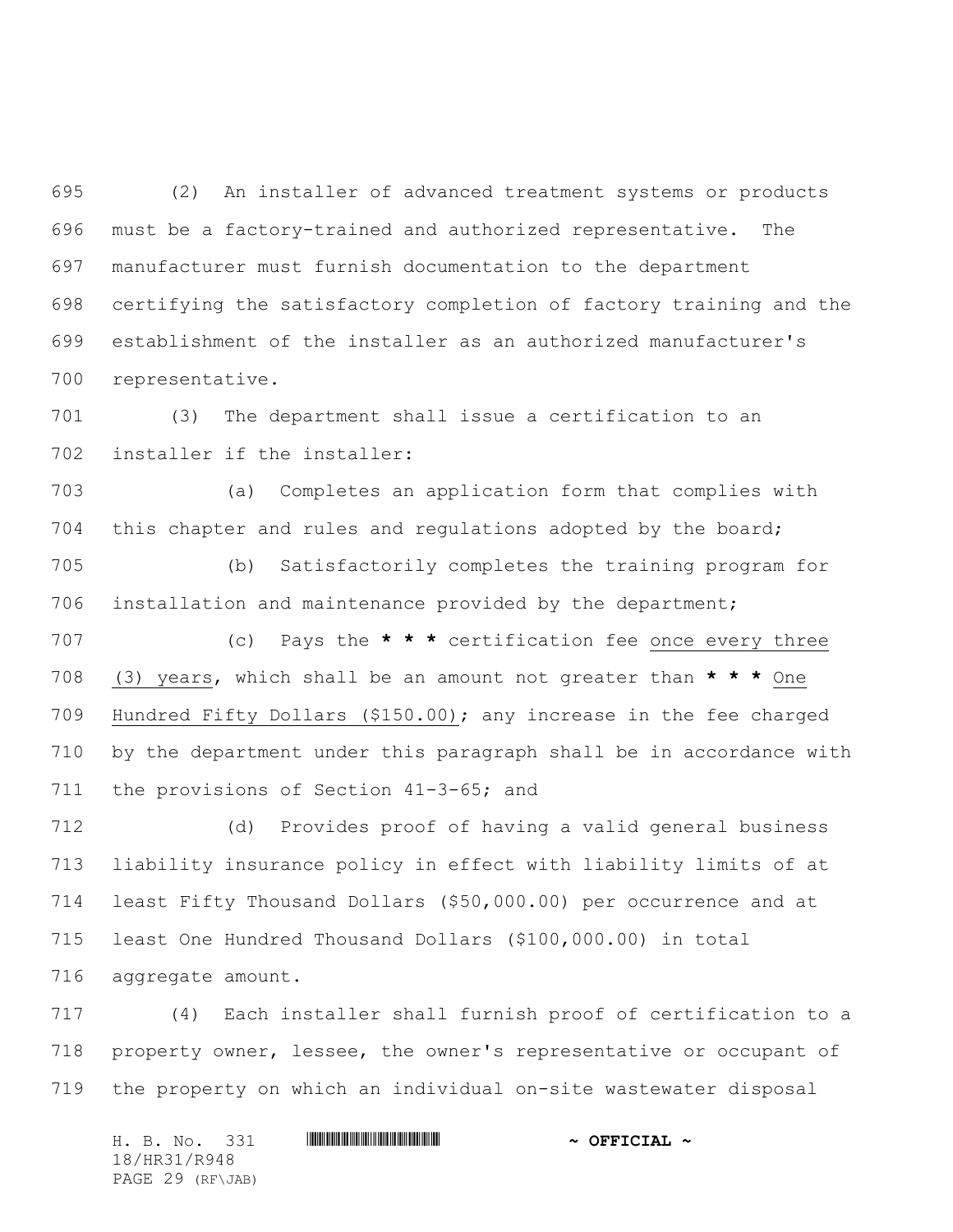system is to be designed, constructed, repaired or installed by that installer and to the department or its authorized representative, if requested.

 (5) The department shall provide for **\* \* \*** renewal of certifications once every three (3) years.

 (6) (a) An installer's certification may be suspended or revoked by the department after notice and hearing if the installer violates this chapter or any rule or regulation adopted under this chapter.

 (b) The installer may appeal a suspension or revocation under this section as provided by law.

 (7) The department shall disseminate to the public an official list of certified installers.

 (8) If any person is operating in the state as an installer without certification by the board, the board, after due notice and opportunity for a hearing, may impose a monetary penalty not to exceed Ten Thousand Dollars (\$10,000.00) for each violation.

 (9) The department shall provide for **\* \* \*** renewal of installer certifications to be applied for at the local department offices.

 **SECTION 17.** Section 41-67-27, Mississippi Code of 1972, is reenacted as follows:

 41-67-27. A person may not operate a business in or do business in the State of Mississippi as a manufacturer of components used in an individual on-site wastewater disposal

H. B. No. 331 **. AND AND AN ABLE AND AN ABLE AND ADDRESS TO A OFFICIAL ~** 18/HR31/R948 PAGE 30 (RF\JAB)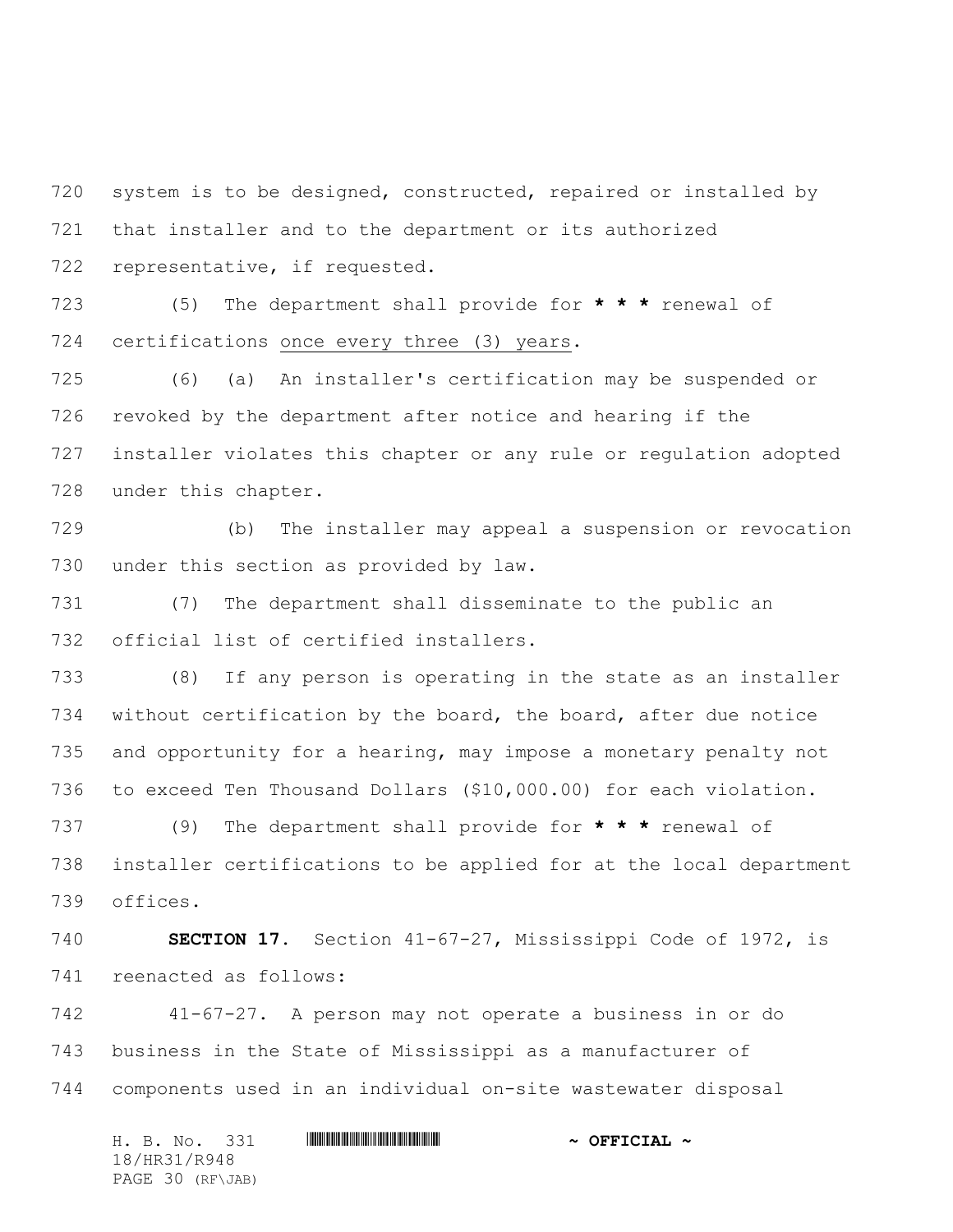system without holding a valid manufacturer's registration issued by the department. If any person is operating in the state as a manufacturer without certification by the department, the department, after due notice and opportunity for a hearing, may impose a monetary penalty not to exceed Ten Thousand Dollars (\$10,000.00) for each violation.

 **SECTION 18.** Section 41-67-29, Mississippi Code of 1972, is reenacted as follows:

 41-67-29. Any person who is aggrieved by any final decision of the board may appeal that final decision to the chancery court of the county of the situs in whole or in part of the subject matter. The appellant shall give a cost bond with sufficient sureties, payable to the state in a sum to be fixed by the board or the court and to be filed with and approved by the clerk of the court. The aggrieved party may, within thirty (30) days following a final decision of the board, petition the chancery court for an appeal with supersedeas and the chancellor shall grant a hearing on the petition. Upon good cause shown the chancellor may grant the appeal with supersedeas. The appellant shall be required to post a bond with sufficient sureties according to law in an amount to be determined by the chancellor. The chancery court shall always be deemed open for hearing of appeals and the chancellor may hear the appeal in termtime or in vacation at any place in his district. The appeal shall have precedence over all civil cases, except election contests. The chancery court shall review all

H. B. No. 331 **. AND AND AN ABLE AND AN ABLE AND ADDRESS TO A OFFICIAL ~** 18/HR31/R948 PAGE 31 (RF\JAB)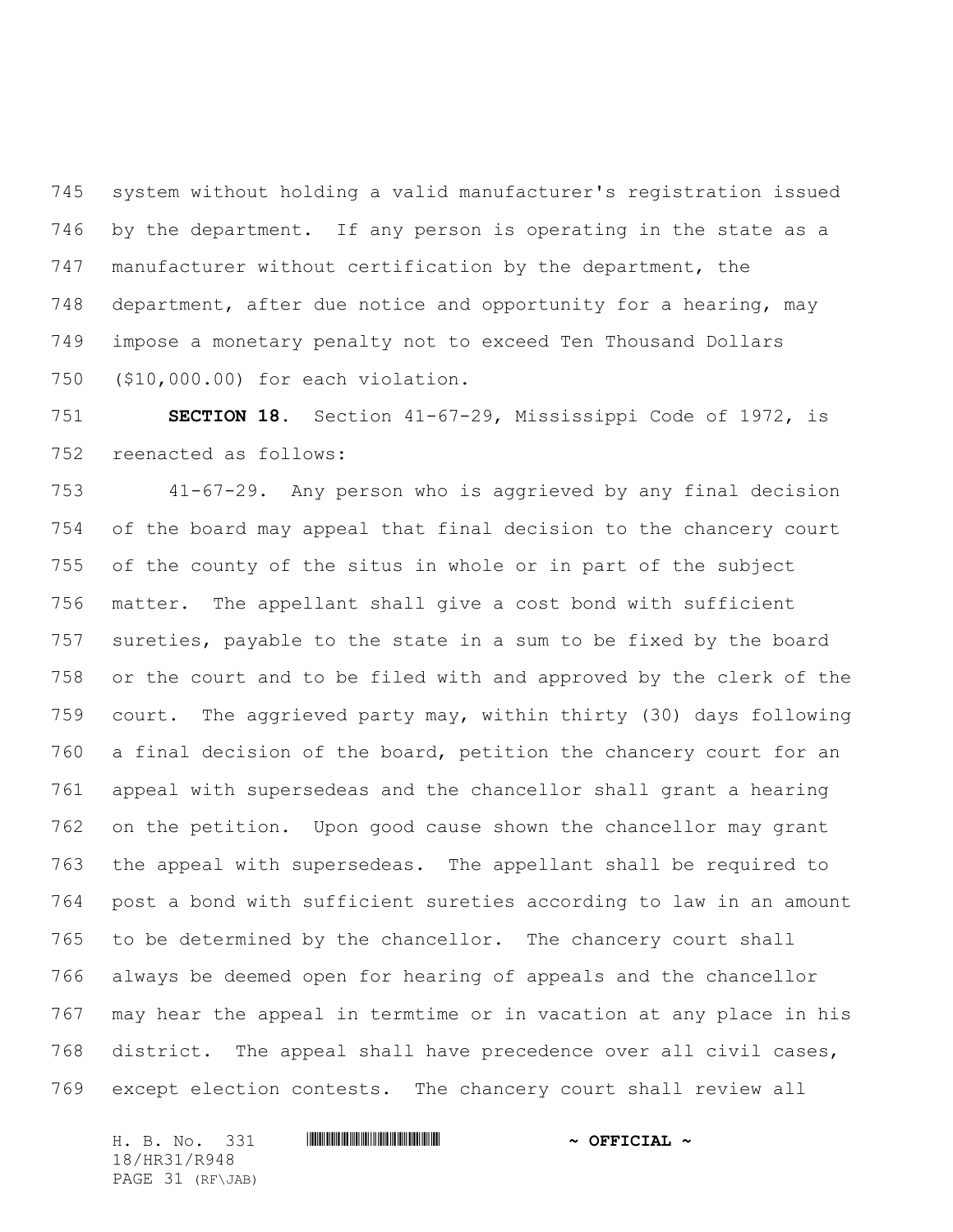questions of law and of fact and may enter a final order or remand the matter to the board for appropriate action as may be indicated or necessary under the circumstances. Appeals may be taken from the chancery court to the Supreme Court in the manner as now required by law, but if a supersedeas is desired by the party 775 appealing to the chancery court, that party may apply therefor to the chancellor, who shall award a writ of supersedeas, without additional bond, if in the chancellor's judgment material damage is not likely to result. If material damage is likely to result, the chancellor shall require a supersedeas bond as deemed proper, which shall be liable to the state for any damage.

 **SECTION 19.** Section 41-67-31, Mississippi Code of 1972, is amended as follows:

 41-67-31. Sections 41-67-1 through 41-67-29 and Sections 41-67-33 through 41-67-41 shall stand repealed on July 1, **\* \* \*** 2023.

 **SECTION 20.** Section 41-67-33, Mississippi Code of 1972, is reenacted as follows:

 41-67-33. (1) The department shall adopt and use procedures for conducting reviews requested by any person aggrieved by the disapproval or requirements for an on-site wastewater disposal system as provided by the department in written form under Section 41-67-6. The procedures shall include that the person may request review by submitting a written request of review to the Director of the Office of Environmental Health. The request for review

H. B. No. 331 **HRANGE READERS AND A SECONDLY** 18/HR31/R948 PAGE 32 (RF\JAB)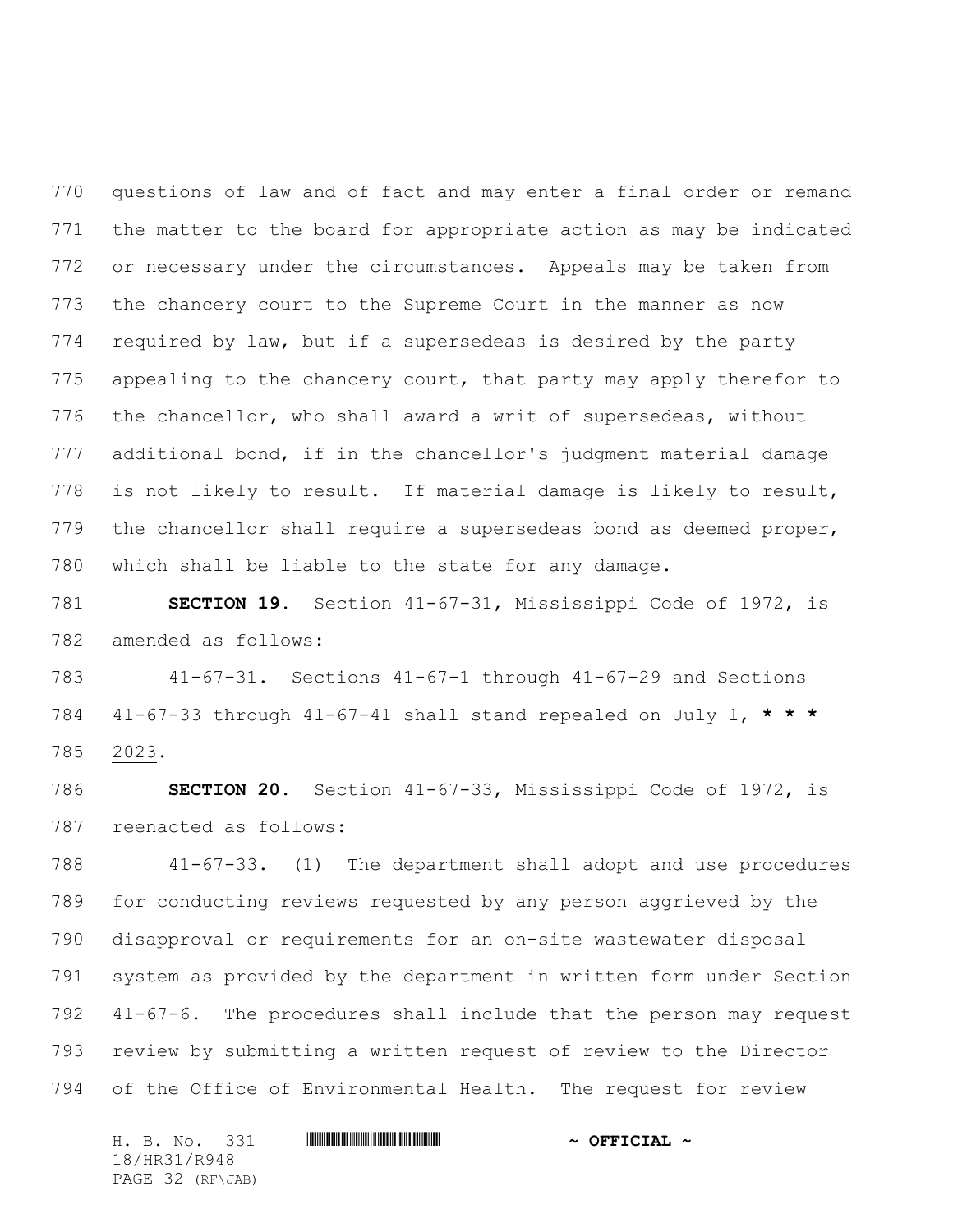shall identify the matter contested and state the person's name, mailing address and home and daytime phone numbers. Within ten (10) business days of the receipt of the request for review, the department shall issue in writing a ruling and determination to the person and if any corrections are necessary to any form previously issued by the department, then new forms shall be submitted to the person.

 (2) Property owners may apply for a variance from the department by submitting a report for a proposed system to the department from a licensed professional engineer that the proposed wastewater treatment system will properly treat and maintain wastewater on the property and proof that the licensed professional engineer has errors and omissions insurance. The department shall grant the variance but still have authority for final approval to inspect that the system is installed as designed. All forms from the department relating to allowed 811 wastewater systems shall include the variance option.

 (3) Any person aggrieved by the ruling issued by the Director of the Office of Environmental Health may apply for a hearing. Any hearing shall be conducted by a hearing officer designated by the department. At the hearing, the hearing officer may conduct reasonable questioning of persons who make relevant factual allegations concerning the proposal. The hearing officer shall require that all persons be sworn before they may offer any testimony at the hearing, and the hearing officer is authorized to

H. B. No. 331 **. AND AND AN ABLE AND AN ABLE AND ADDRESS TO A OFFICIAL ~** 18/HR31/R948 PAGE 33 (RF\JAB)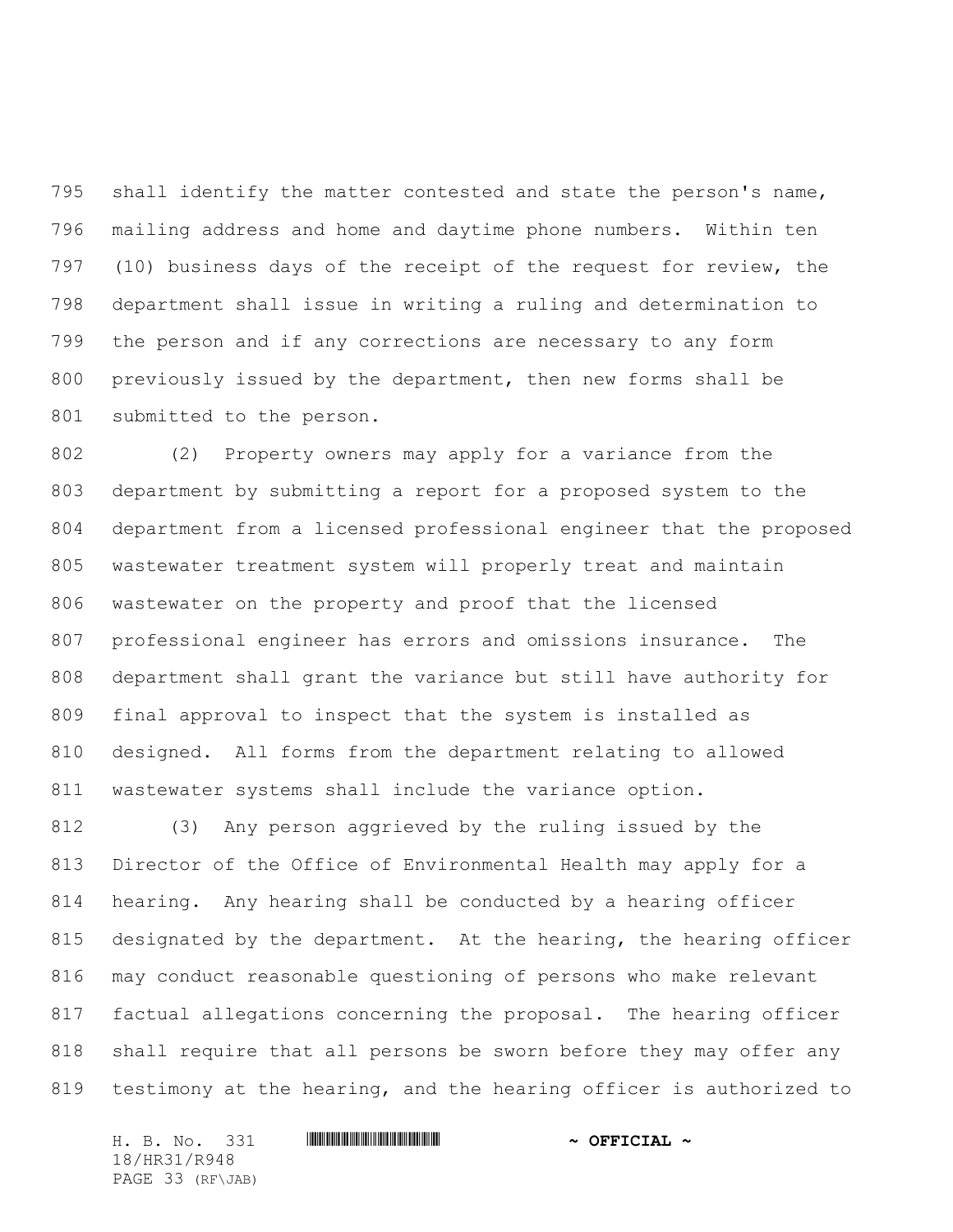administer oaths. Any person so choosing may be represented by 821 counsel at the hearing. A record of the hearing shall be made, which shall consist of a transcript of all testimony received, all documents and other material introduced, the staff report and recommendation, and any other material as the hearing officer considers relevant. He shall make a recommendation within a reasonable period of time after the hearing is closed and after he 827 has had an opportunity to review, study and analyze the evidence presented during the hearing. The completed record shall be certified to the State Health Officer, who shall consider only the record in making his decision, and shall not consider any evidence or material that is not included. All final decisions regarding the disapproval or requirements for an on-site wastewater disposal system shall be made by the State Health Officer. The State Health Officer shall make his written findings and issue his order 835 after reviewing the record, not to exceed thirty (30) days following his receipt of the record.

 **SECTION 21.** Section 41-67-37, Mississippi Code of 1972, is reenacted and amended as follows:

 41-67-37. (1) A person may not operate as a certified professional evaluator in this state unless that person is currently certified by the department or is a licensed professional engineer.

 (2) A person must meet one (1) of the following requirements, in addition to the additional requirements set forth

H. B. No. 331 **HRANGE READERS AND A SECONDLY** 18/HR31/R948 PAGE 34 (RF\JAB)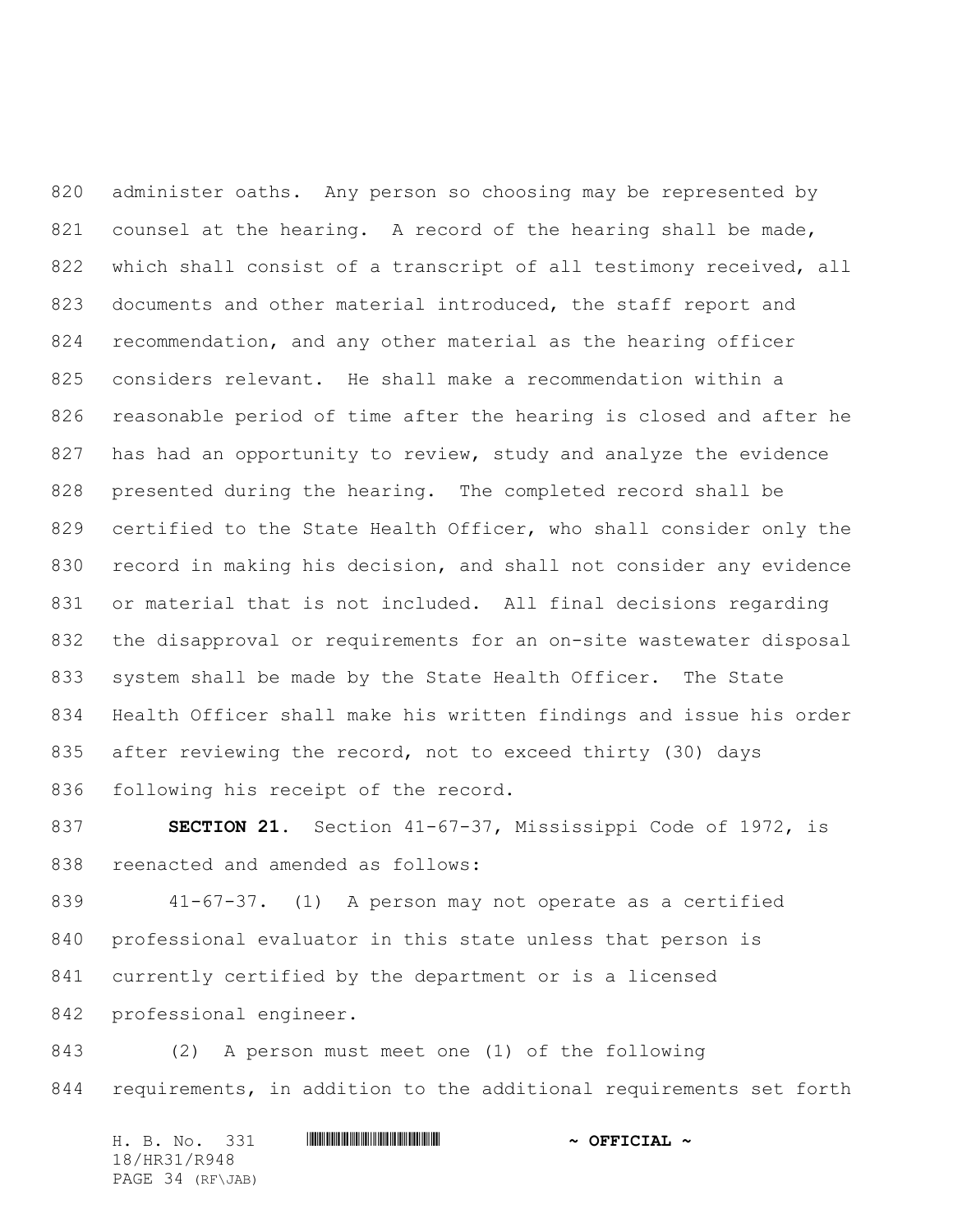in other sections of this chapter and rules and regulations of the board, in order to be eligible to become a certified professional evaluator:

 (a) Be a professional geologist registered in the State of Mississippi;

 (b) Be a professional soil classifier licensed in the State of Mississippi; or

 (c) Be a person who possesses a demonstrable, adequate and appropriate record of professional experience and/or training as determined by the department.

 (3) The department shall issue a certification to a certified professional evaluator if the certified professional evaluator:

 (a) Completes an application form that complies with 859 this chapter and rules adopted under this chapter;

 (b) Satisfactorily completes the certified professional evaluator training program provided by the department;

 (c) Pays the **\* \* \*** certification fee once every three (3) years; any increase in the fee charged by the department under this paragraph shall be in accordance with the provisions of Section 41-3-65; and

 (d) Provides proof of having an errors and omissions policy or surety in effect with liability limits of at least Fifty Thousand Dollars (\$50,000.00) per occurrence and at least One Hundred Thousand Dollars (\$100,000.00) in total aggregate amount.

H. B. No. 331 **. AND AND AN ABLE AND AN ABLE AND ADDRESS TO A OFFICIAL ~** 18/HR31/R948 PAGE 35 (RF\JAB)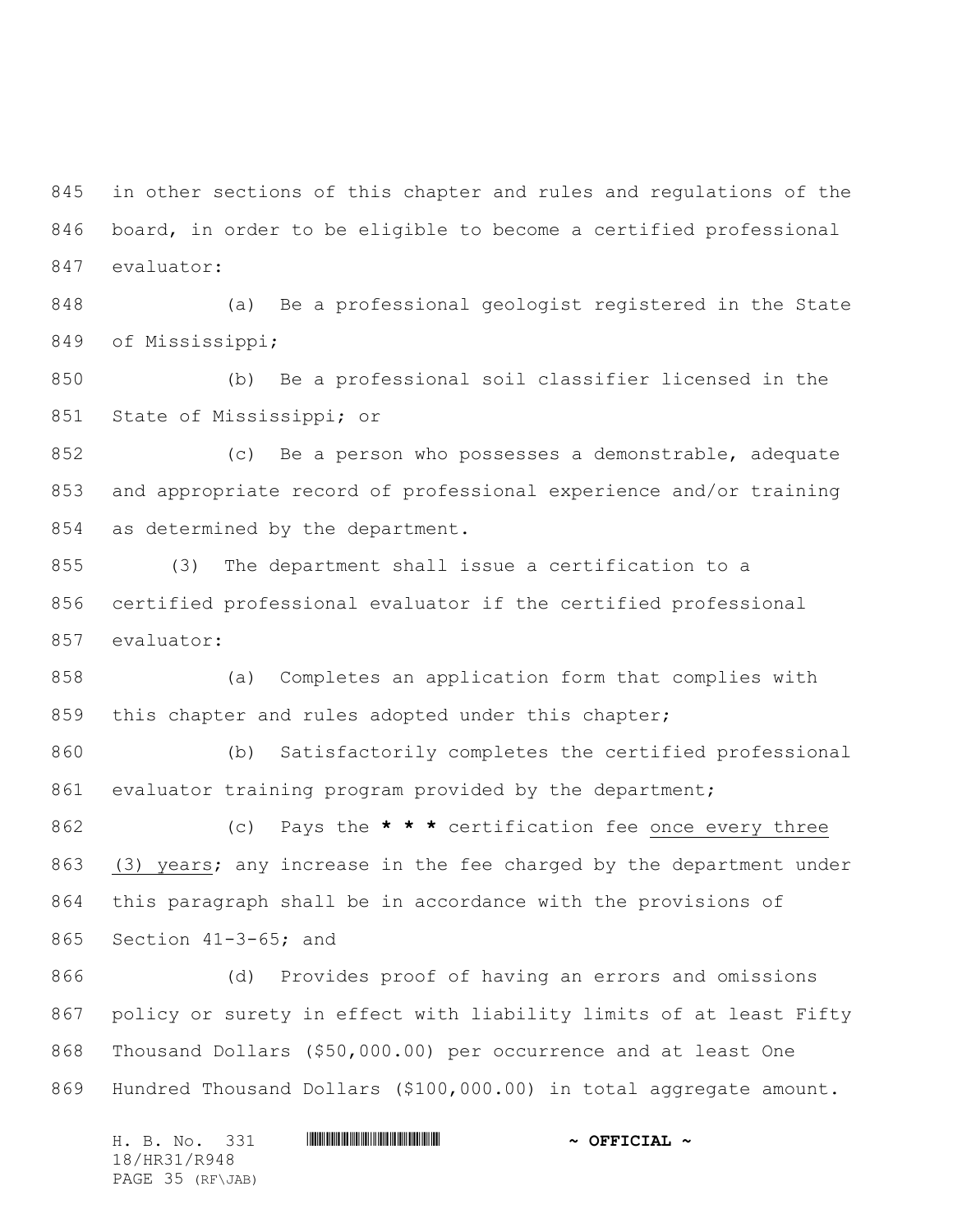(4) Each certified professional evaluator shall furnish proof of certification to a property owner or the owner's representative of the property before performing a site evaluation of the property on which an individual on-site wastewater disposal system is to be designed, constructed, repaired or installed by the certified professional evaluator and to the department or its authorized representative, if requested.

 (5) The department shall provide for **\* \* \*** renewal of certifications once every three (3) years.

 (6) The department shall disseminate to the public an official list of certified professional evaluators.

 (7) If any person who is not a licensed professional engineer operates in the state as a certified professional evaluator without certification by the department, the department, after due notice and opportunity for a hearing, may impose a monetary penalty not to exceed Ten Thousand Dollars (\$10,000.00) for each violation.

 **SECTION 22.** Section 41-67-39, Mississippi Code of 1972, is reenacted and amended as follows:

 41-67-39. (1) A person may not be engaged in the business of removing and disposing of the sludge and liquid waste (septage) from individual on-site wastewater disposal systems in this state unless that person has a valid certificate issued by the

department.

H. B. No. 331 \*HR31/R948\* **~ OFFICIAL ~** 18/HR31/R948 PAGE 36 (RF\JAB)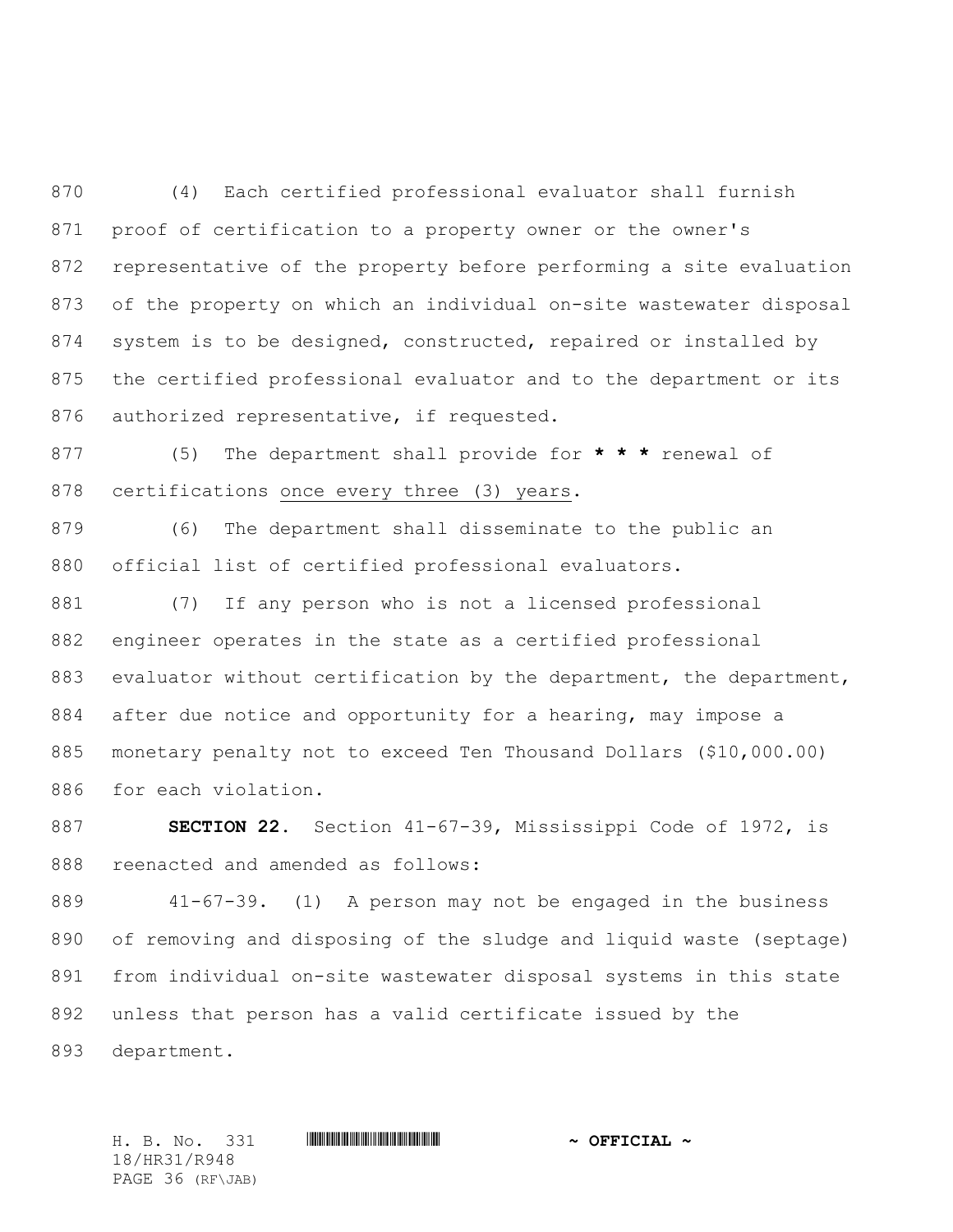(2) The department shall issue a certificate to a pumper if the pumper:

 (a) Completes an application form that complies with 897 this chapter and rules adopted under this chapter;

 (b) Satisfactorily completes the certified pumper 899 training program provided by the department;

 (c) Satisfactorily complies with the requirements of 901 his/her pumping and hauling equipment;

 (d) Provides documentation of a disposal site approved by the Department of Environmental Quality, Office of Pollution Control;

 (e) Pays the **\* \* \*** license fee once every three (3) years; any increase in the fee charged by the department under this paragraph shall be in accordance with the provisions of Section 41-3-65; and

 (f) Provides proof of having a valid general business liability insurance policy in effect with liability limits of at least Fifty Thousand Dollars (\$50,000.00) per occurrence and at least One Hundred Thousand Dollars (\$100,000.00) in total aggregate amount.

 (3) Each pumper or designated agent thereof, upon request, shall furnish proof of certification to an individual before entering a contract with that individual for the removing and disposing of the sludge and liquid waste (septage) from an individual on-site wastewater disposal system.

H. B. No. 331 **HRANGE READERS AND A SECONDLY** 18/HR31/R948 PAGE 37 (RF\JAB)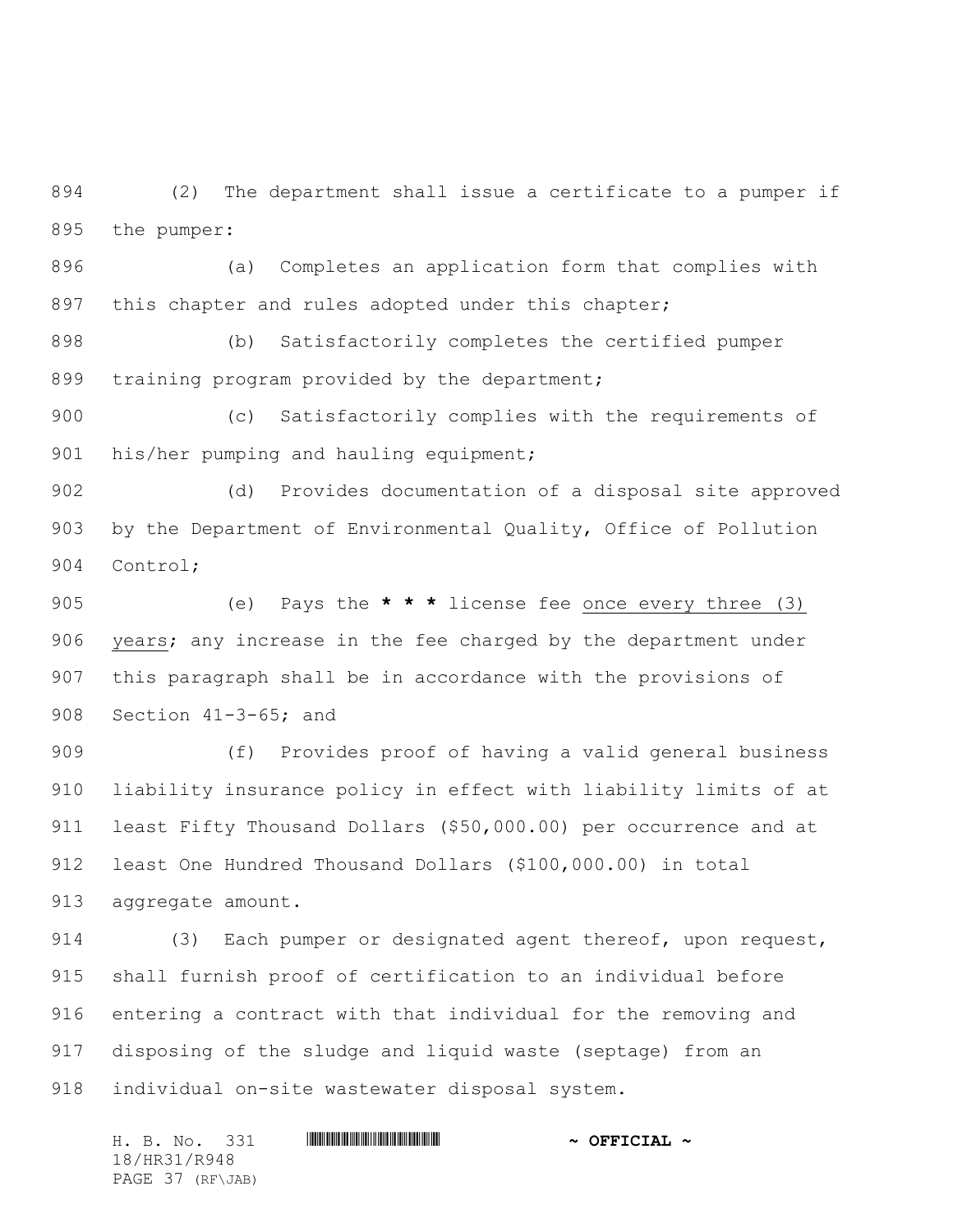(4) The department shall disseminate to the public an official list of certified pumpers.

 (5) If any person operates in the state as a certified 922 pumper without a license by the board, the board, after due notice 923 and opportunity for a hearing, may impose a monetary penalty not to exceed Ten Thousand Dollars (\$10,000.00) for each violation.

 (6) The department may suspend or revoke a pumper certification if the pumper disposes of septage or other liquid waste in an unpermitted or unapproved site and/or violates this chapter or rules and regulations under this chapter.

 (7) A municipal wastewater treatment facility may make a site available for certified pumpers to dispose of septic or other liquid waste.

 (8) The department shall provide for **\* \* \*** renewal of 933 certifications once every three (3) years.

 (9)The department must provide for renewal pumper 935 certifications to be applied for at the local department offices.

 **SECTION 23.** Section 41-67-41, Mississippi Code of 1972, is reenacted as follows:

 41-67-41.(1) There is created the Wastewater Advisory Council for the purpose of advising the department regarding individual on-site wastewater disposal systems. The advisory council shall be composed of the following:

942 (a) One (1) appointee of the State Health Officer;

H. B. No. 331 \*HR31/R948\* **~ OFFICIAL ~** 18/HR31/R948 PAGE 38 (RF\JAB)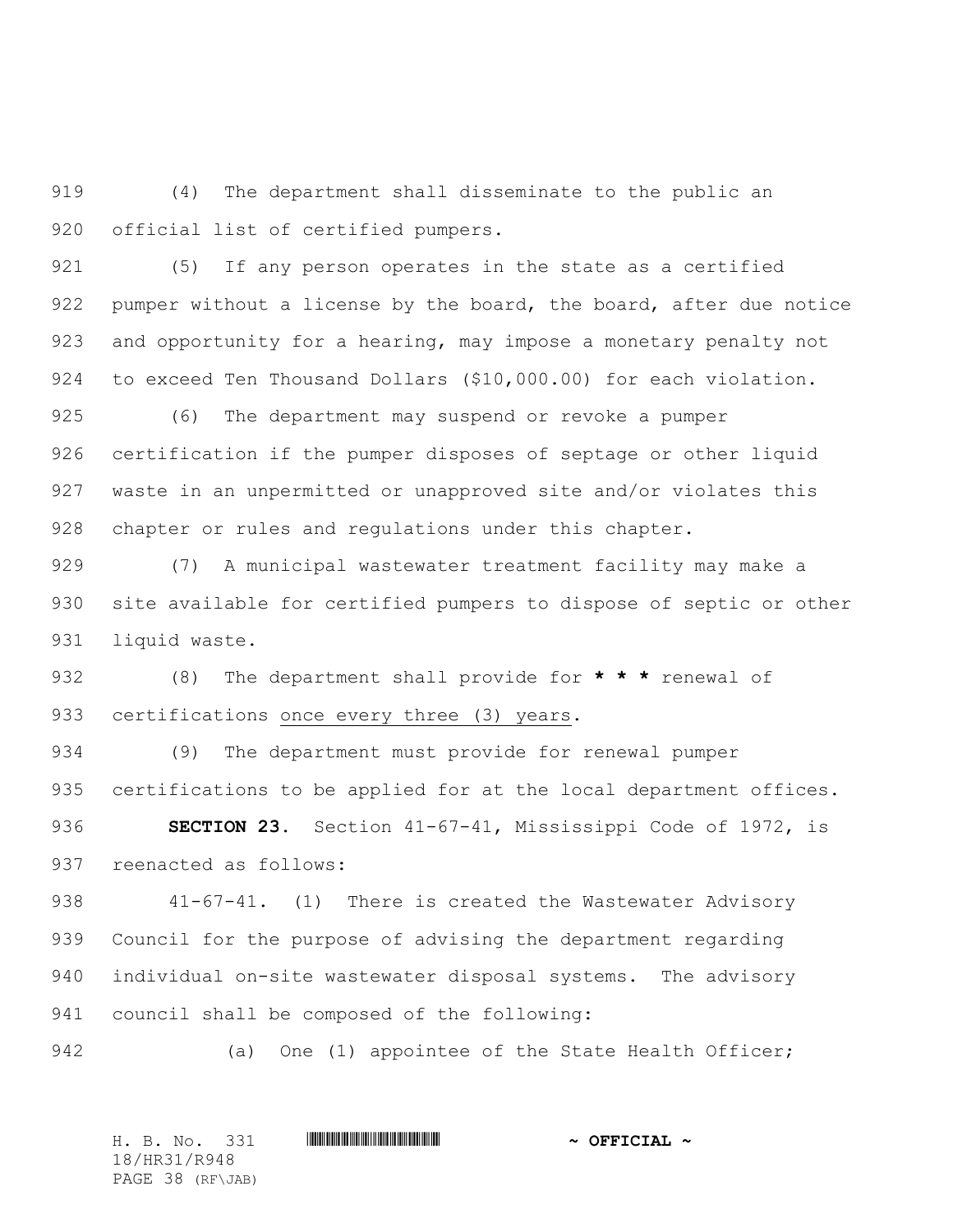(b) One (1) appointee of the Chairman of the State Board of Health;

 (c) One (1) appointee of the Chairman of the State Board of Health that represents a Mississippi Aerobic Treatment 947 Unit (ATU) manufacturer;

 (d) One (1) appointee of the Chairman of the State Board of Health that represents a certified installer;

 (e) One (1) appointee of the Chairman of the State Board of Health that represents a septic tank or aggregate disposal manufacturer;

 (f) One (1) appointee of the Executive Director of the Mississippi Department of Environmental Quality;

 (g) One (1) appointee of the Executive Director of the 956 Office of Pollution Control;

 (h) One (1) appointee of the Executive Director of the Mississippi Soil and Water Conservation Commission;

 (i) One (1) appointee of the Director of the Mississippi State Board of Registered Professional Geologists;

 (j) One (1) appointee of the Chairman of the Department of the Mississippi State University School of Civil and Environmental Engineering Companies;

 (k) The federally appointed Mississippi State Soil Scientist, or his designee;

 (l) One (1) appointee of the Executive Director of the American Council of Engineering Companies;

H. B. No. 331 **HRANGE READERS AND A SECONDLY** 18/HR31/R948 PAGE 39 (RF\JAB)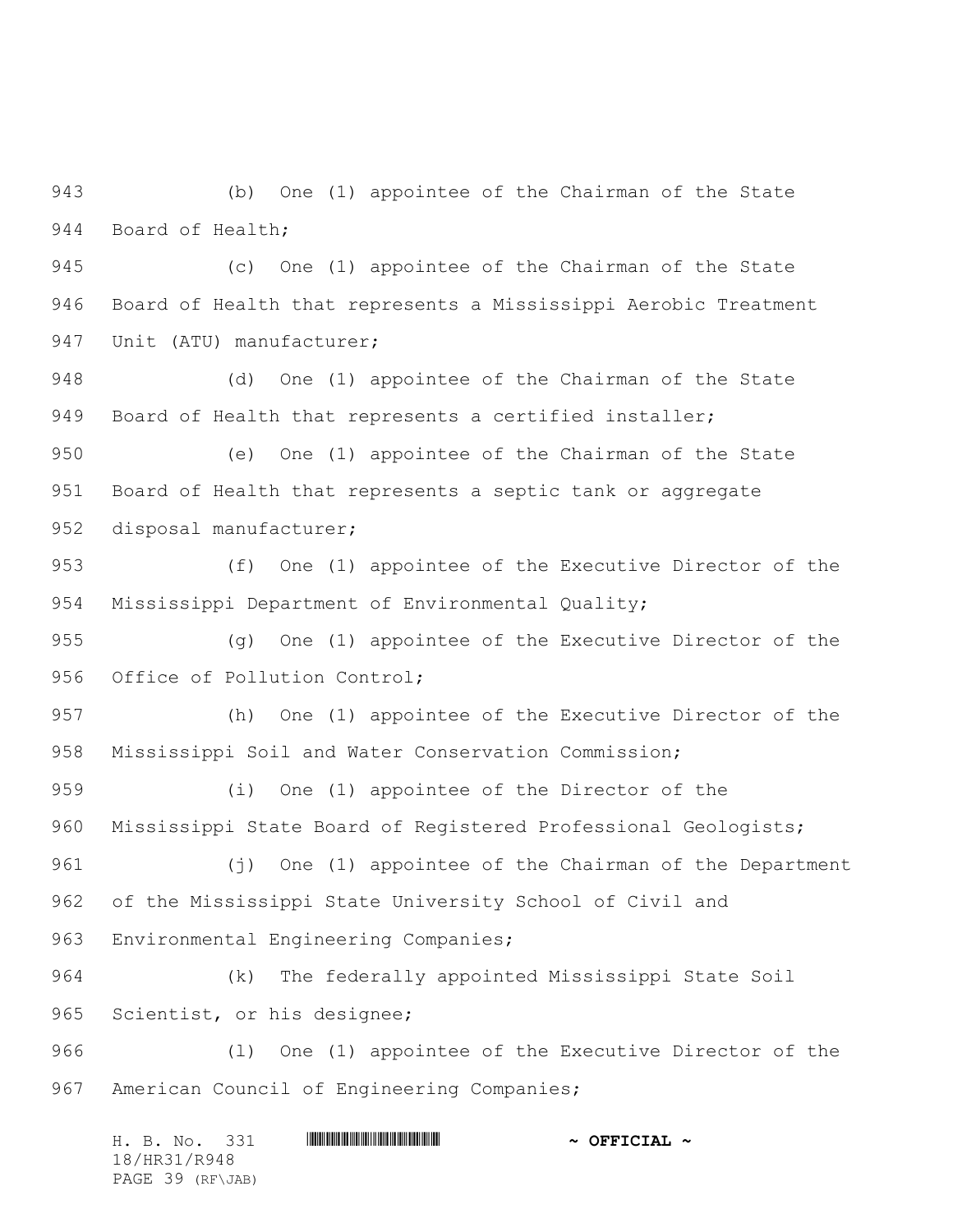(m) One (1) appointee of the Executive Director of the Home Builders Association of Mississippi; (n) One (1) appointee of the Executive Director of the Mississippi Engineering Society; (o) One (1) appointee of the Executive Director of the Mississippi Manufactured Housing Association; (p) One (1) appointee of the Executive Director of the Mississippi Rural Water Association; (q) One (1) appointee of the Executive Director of the Mississippi Association of Supervisors; (r) One (1) appointee of the President of the Mississippi Pumpers Association; (s) One (1) appointee of the President of the Mississippi Water and Pollution Control Operators Association, Inc.; (t) One (1) appointee of the Executive Director of the Mississippi Association of Realtors; and (u) One (1) appointee of the Executive Director of the Mississippi Municipal League. (2) The members of the advisory council shall elect a chairman and vice chairman from its membership. (3) The terms of appointments for each member shall be for a period of two (2) years.

H. B. No. 331 **HRANGE READER AND A OFFICIAL ~** 18/HR31/R948 PAGE 40 (RF\JAB)